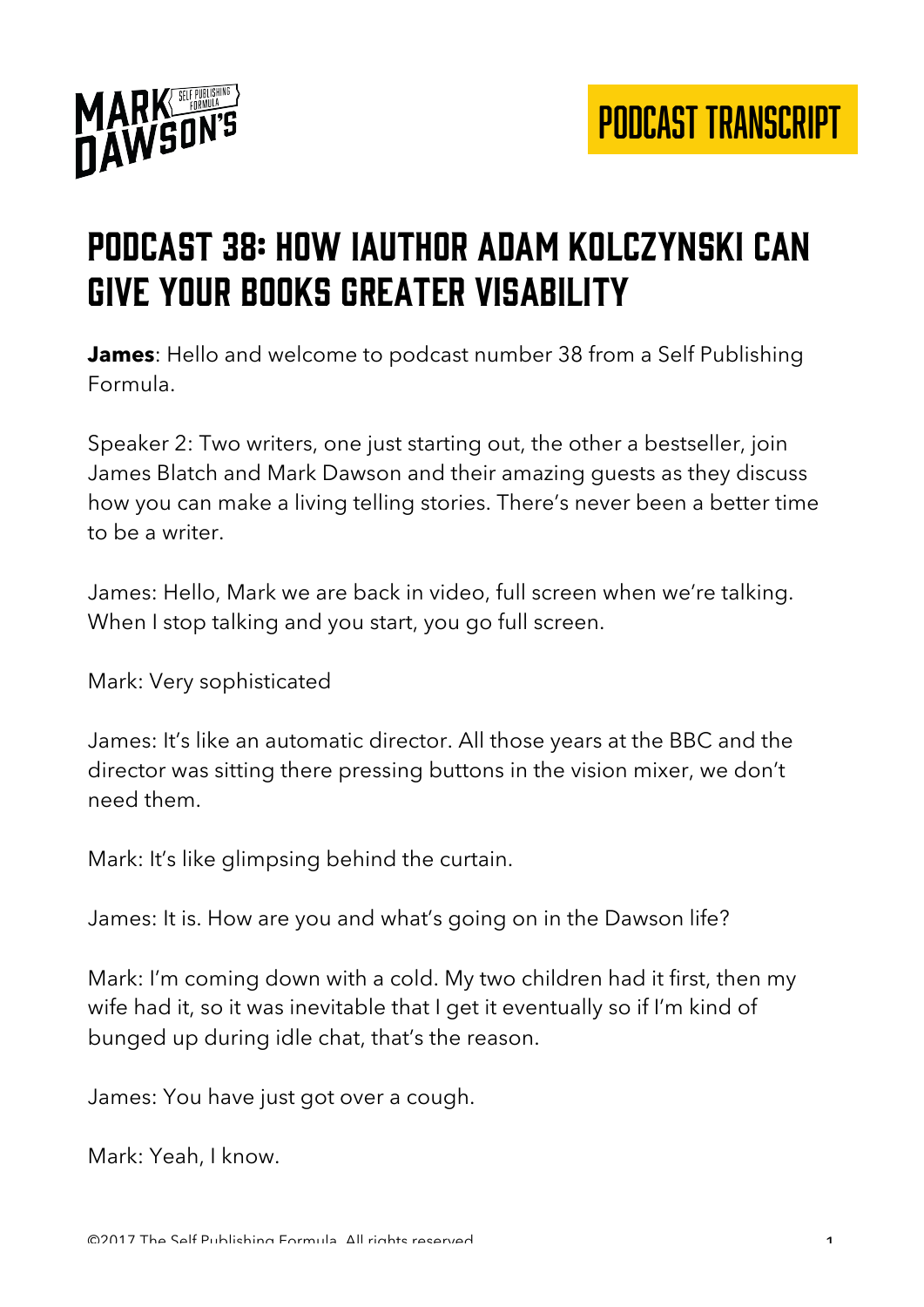

James: Or something.

Mark: It's one thing after another but of course this has happened right in the middle of the busiest part of the year in terms of putting a course together so great timing, well done. Well done, my body. Excellent.

James: Well done. My daily list on my board, it's never less than going from top to bottom of stuff and I'm sure it's the same with you so yeah, we are busy at the moment. We're dressed quite similarly, aren't we?

Mark: Yeah.

James: That's worrying.

Mark: Those listening, which would be the majority, James and I are both wearing fetching-

James: Mankinis.

Mark: Mankinis. Oh God. There's an image. Sorry everybody.

James: Yeah and you will be able to see my cat in a shot if you're watching via YouTube as well. It has obviously attracted interest, a visual element to our podcast because I've noticed our number of YouTube subscribers jumped by 85 this week so people obviously want to get a look at us. We'll see if it goes down next week.

Mark: Exactly.

James: Now that they've seen us. In this episode we are going to talk about visibility and there are various services and things available to you to try and crack that very important part of selling your book.

It's a bit of a conundrum for many people, particularly if you write in a busy, competitive genre.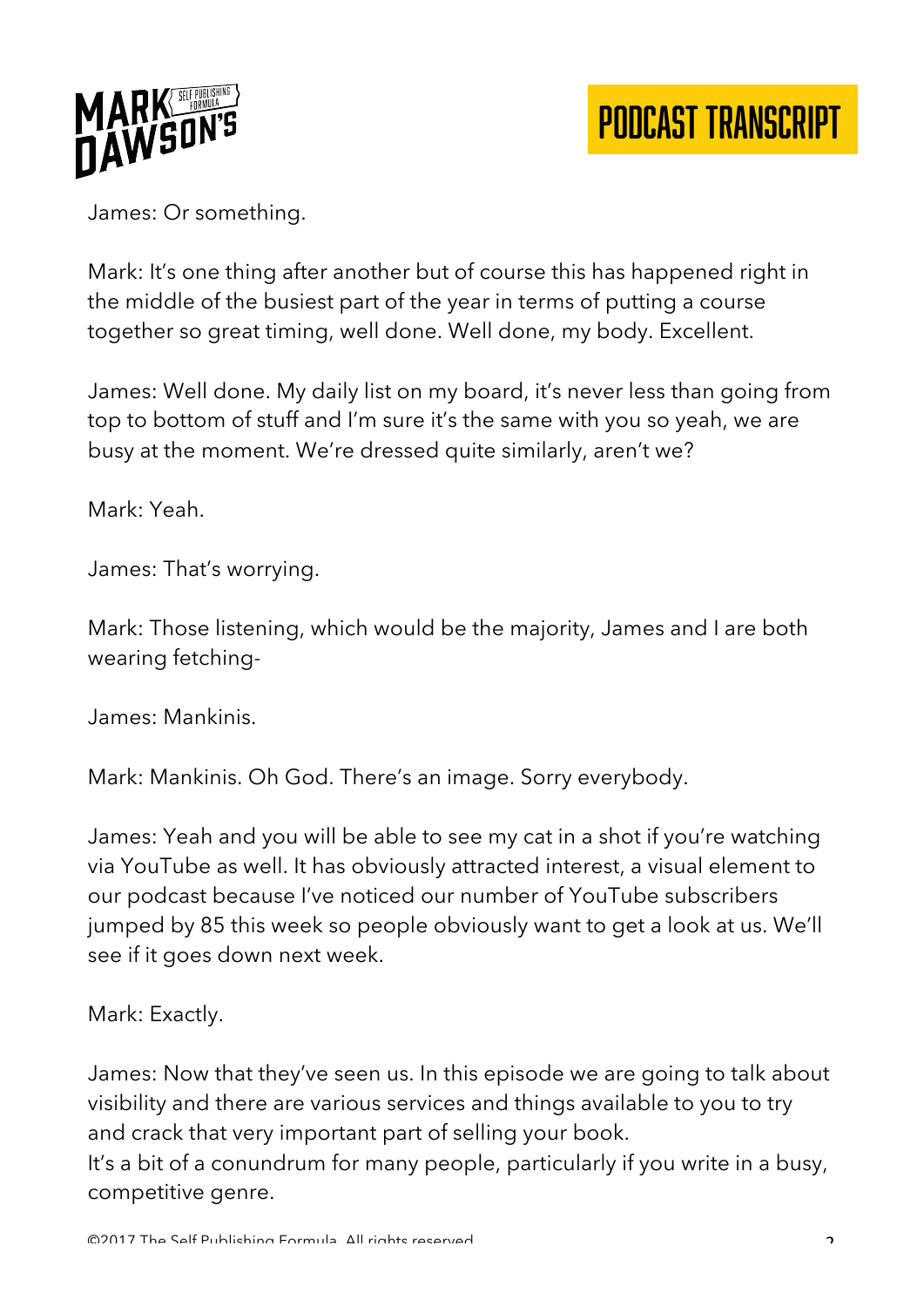

We're going to look at the iAuthor platform and talk to Adam Kolczynski coming up in just a minute.

Before then, we want to do a little update really on our author careers where we are the inexperienced me and the best-selling you. Who wants to go first?

Mark: I got some notes back from my copy editor yesterday, I think it was, a couple of days late and it's always interesting to see how that plays out because it's an Amazon deal so they take care of all the editorial stuff for me.

This was a new copy editor that I haven't worked with before. Very thorough. In some ways, slightly too thorough because one of the things, this book is set all around the world but most of my readers tend to be from the States so one of the things that I have learned over the last four years is trying to get that compromise right between using the Queen's English and the American version of the same. Spellings I don't change. I use the English spelling so colour has a u and all that kind of stuff but when it comes to words like boot and car park, shopping trolley, they become things like trunk and parking lot and shopping cart.

James: But by your choice, they do.

Mark: Yeah. I choose that. It's a tricky one. You certainly wouldn't have a character who is American, either thinking the wrong term or using it in speech. Over time it's evolved that I tend to use those words myself. The reason for that is most of my audience is in America and I've had a lot of bad reviews from people who who don't know what a boot is, the wing of a car or things like that.

This editor, doing his job properly, went through the manuscript and changed them all and it just read a bit strange. There's a scene set in Shanghai and it's an underground parking lot and he changed that to car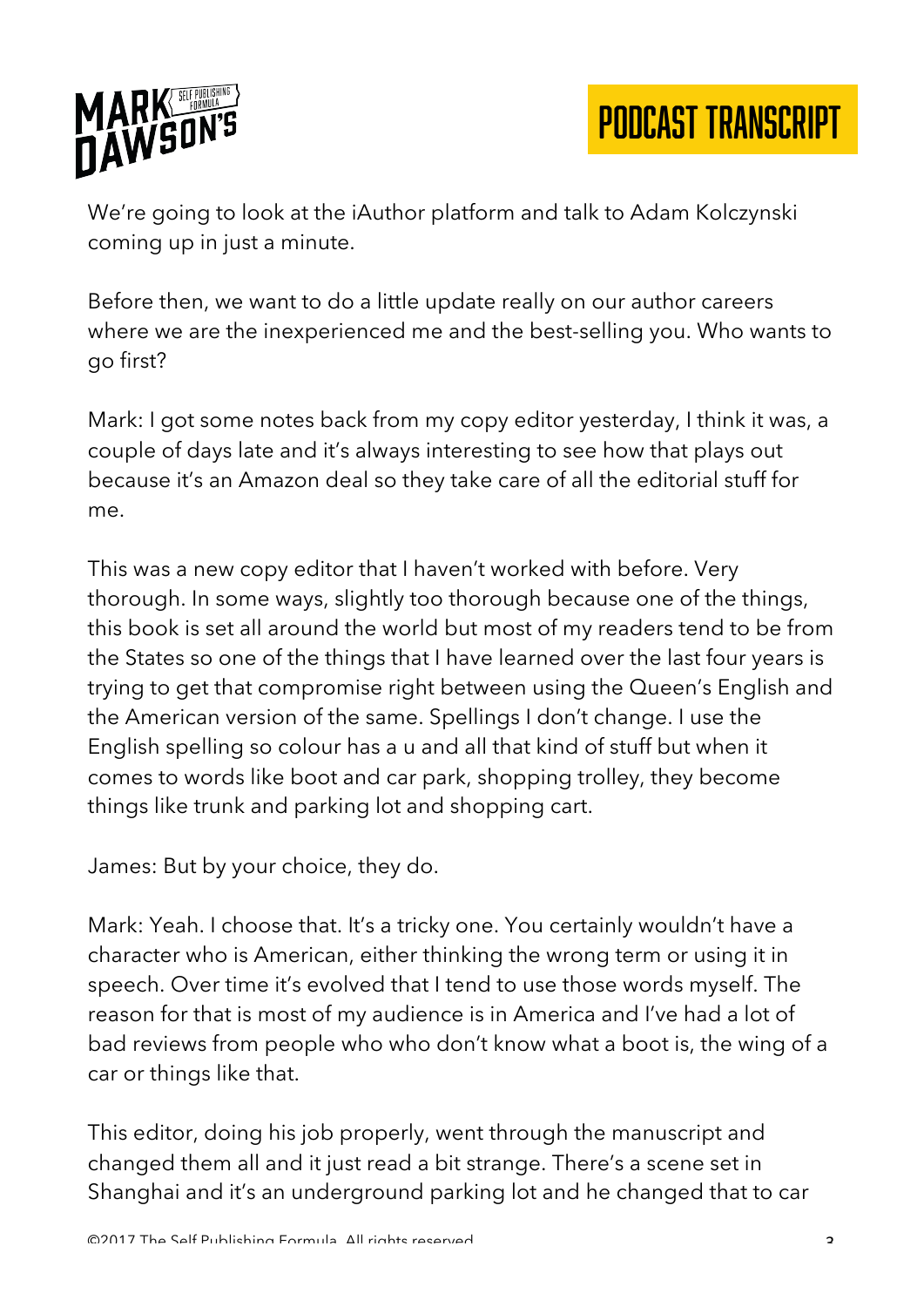

park and I know that that will go over badly with readers who've come to expect me to use slightly different kind of language.

I'm going to have to think about how I deal with that, probably as I just change them all back again and will tell him that those are words that my readers have come to expect me to use.

James: But it is a tricky one, isn't it? I think if I'm reading a book with a British character in Britain and he uses the term trunk, I think it grates with me a little bit because you feel protective over your English and you want American English to be identifiably American and British English to be identifiably British English.

Part of me thinks quite judgmentally about people who complain to you that you've misunderstood the terms because you think, well, you're reading a book about a British agent. It's a bit like buying an old house, you buy it for its old features, you buy it for the features that make it a period house.

You're reading a book about a British agent because it's set in Britain and that's part and parcel of it, isn't it?

Mark: Yeah. That's fine in principle but wait until you put a book up and you start getting a flood of bad reviews, you have to find a compromise. I certainly would never have any of my British characters in speech using words like trunk, they wouldn't use that, they would use boot, for example. But in the actual narrative, and certainly for non-native speakers, then you'd use the language that they use. It's an interesting balance. It would irritate me a lot the first time I had issues with that but you just have to figure out what your audience, where they are, what they tend to expect and then try to strike a balance between the two.

James: When you're being edited as part of a publishing deal, as you are in this case, I mean, these are the changes you've got to make?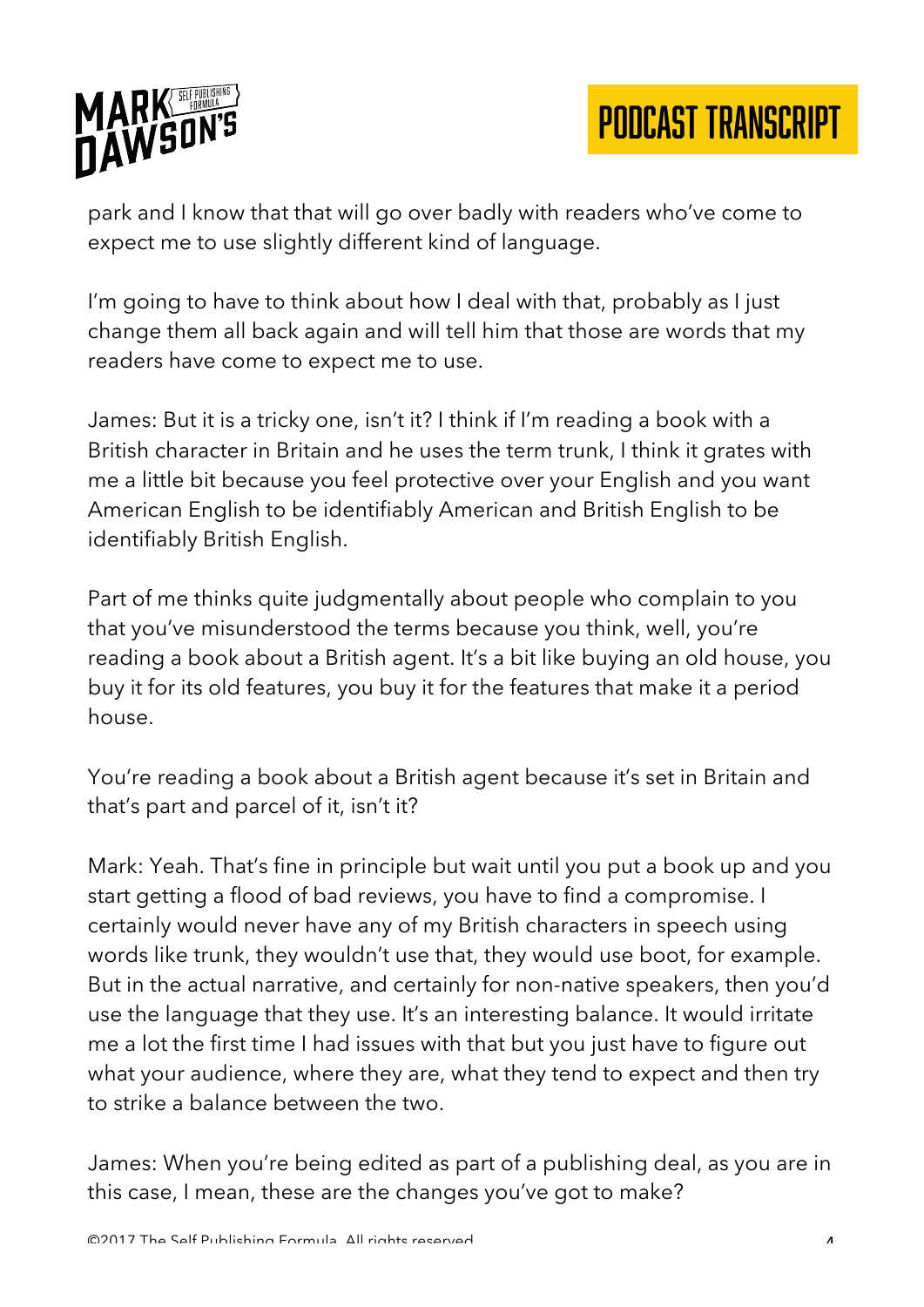

Or how much of this is just a suggestion to you as an author?

Mark: It's mostly suggestions. Unless it's a really egregious error that I couldn't justify it, then you'd have to go with the editor but I think generally speaking, I get the final call on content issues like that.

I've gone through it once and because this has been to beta-readers about two months ago I've had lots and lots of readers back from my beta readers, some absolutely fantastic ones because there's a scene set, there's a couple of chapters set in Washington and I got my geography wrong. One of my readers lives in Washington so he's corrected everything. He's given me the proper route that a taxi would take to get from A to B and there's even a scene set in the airport there and apparently there's been some work done there that involved the baggage reclaim area has changed from the floor I thought it was on to a basement and he's told me that that's happened. That's not something that would be very, very easy to find out online so … you could also say that's me being … changing those, just nickety but on the other hand, I like to be authentic.

James: Yeah.

Mark: This is the kind of thing that you can get from beta readers. James: Absolutely.

Mark: All kinds of different, useful, changes. Anyway, that was fun. How about you?

James: Well, before me, you don't plan trips to ever do this. Obviously it would be lovely, wouldn't it? But financially, just a visit to Dulles Airport to see where the baggage is handled now.

Mark: Yeah, I don't think I can really justify that. The internet is a pretty cool thing, you get most of it right. But then if you have a decent strategy to send it out to a decent size team of advanced readers, then all those kinds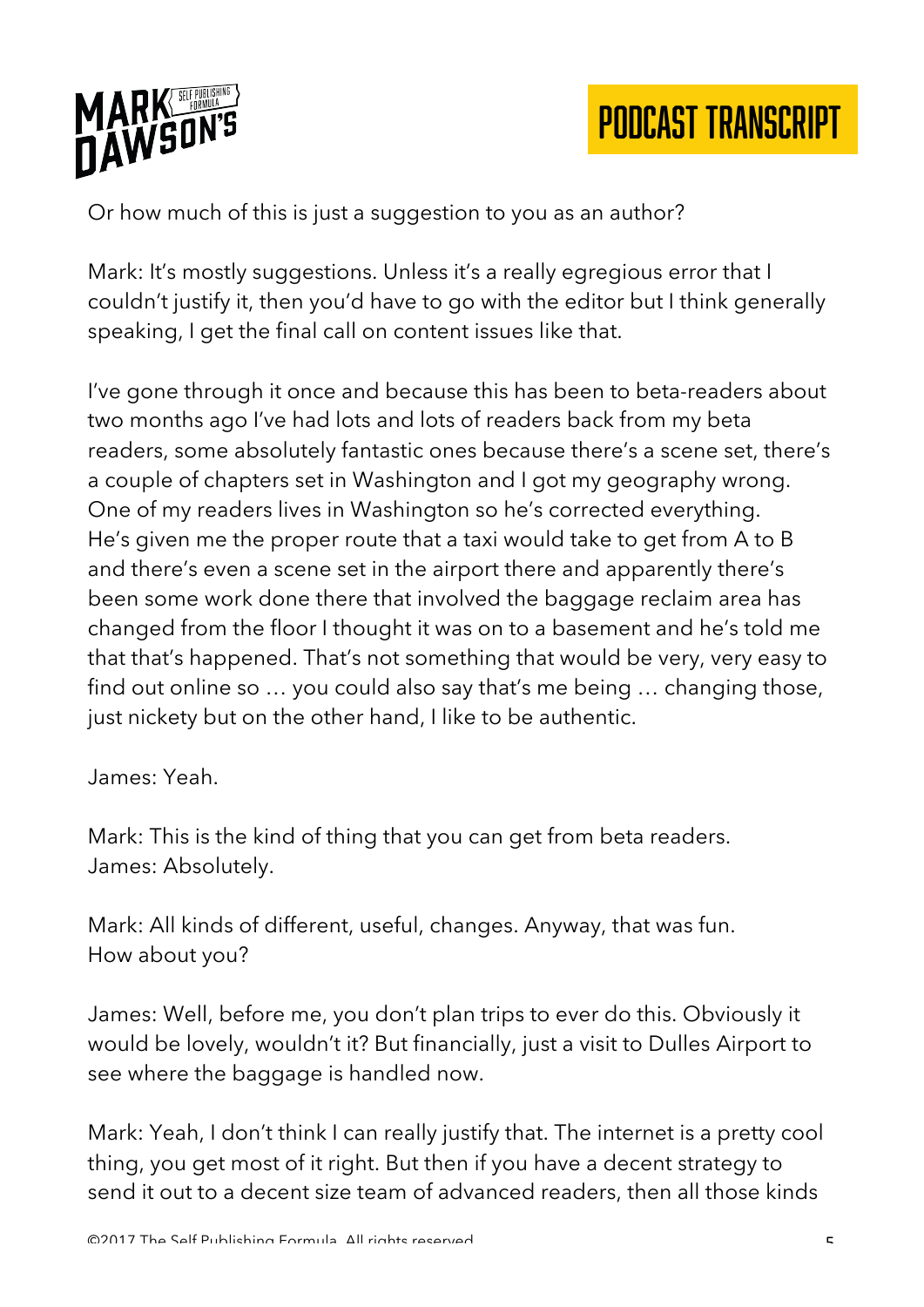

of errors that you make, you can get those corrected quite quickly. We need to find decent beta readers with actual experience in aviation.

James: Yes, yeah, definitely. I've already started putting feelers out in that regard.

Where am I with my book? I'm blogging the experience but that blog is a little bit behind because I'm not going to blog every week so I'm dribbling those out. The blog that's going out this week is the one that I wrote after submission but before getting notes back, my first set of notes so it's slightly angst-ridden.

I think I mentioned this before on the podcast that after I've submitted it to somebody, I immediately started viewing the book in a different way. It gave me the first proper step back, objective step back that I'd had in the sort of five years I've been working on drafts of the book and I immediately started seeing significant problems with it.

By the time the notes came, I was quite pleased with the fact that I was able to anticipate a lot of what Jenny said and was already thinking in my mind of how I was going to tackle it.

The problem is I'm faced with quite a daunting task of almost rewriting it again, just because I'm writing now in a different style, a different way and I'm finding this bit hard. I write quickly and I can write stories quickly, I can bash out words but I can't write in a style I'm not used to, which has a lot more to it, a bit more depth to it, more character to it.

It is less focused on moving the story forward and more focused on enjoying the time with the characters and the setting, which sounds like the wrong way to do it as a thriller but actually because I went so far the other way in driving the story, it became incredible because it forward too quickly.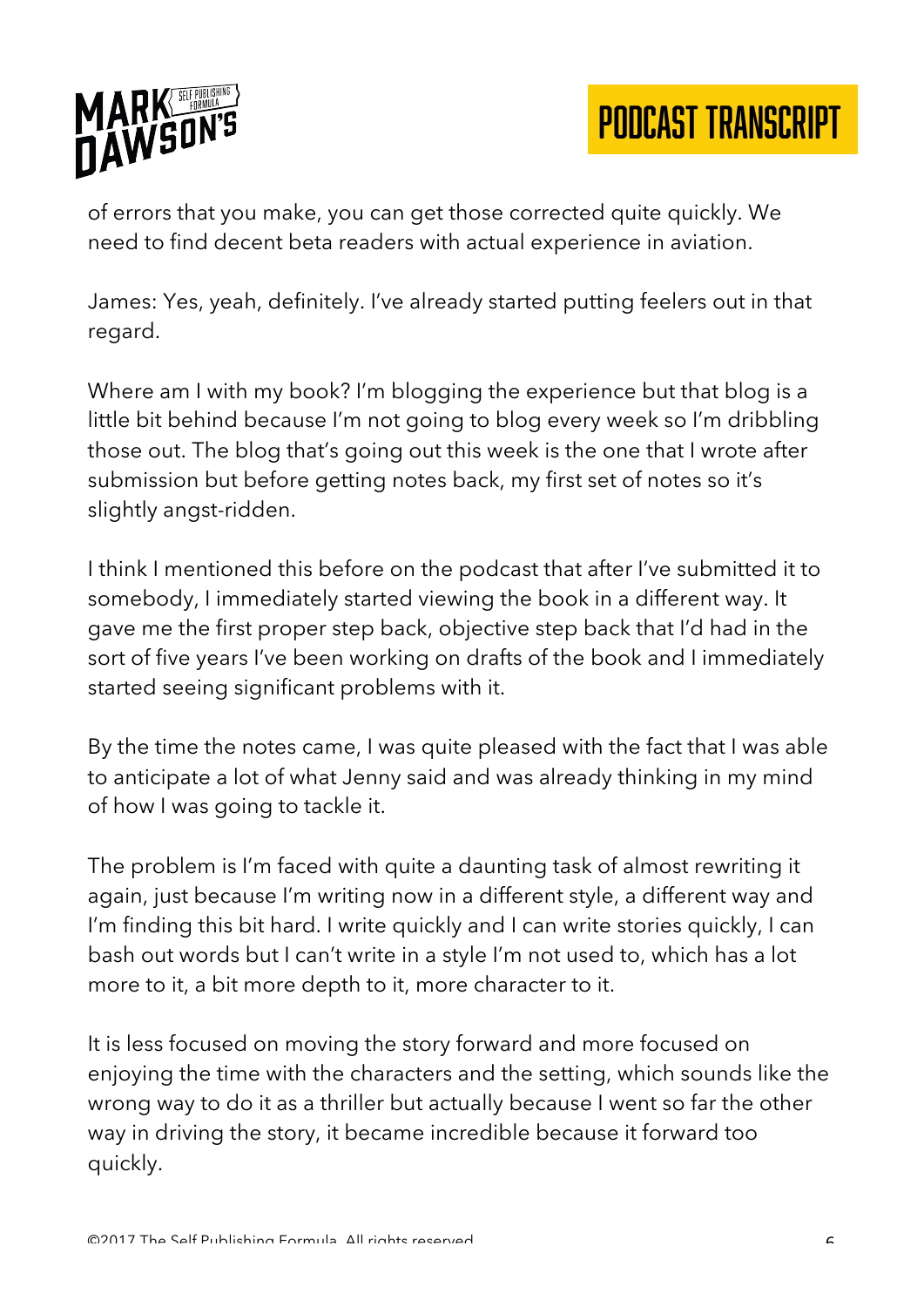

I'm finding this slow. I did a session yesterday. I haven't written today but I did a session yesterday and I'm probably writing at 25% speed I was before. I feel a little bit anxious at the moment, a little bit down on the fact there's a long, it's going to be a long haul with this to get the book done. It's good. I'm really liking what I'm reading but it's hard. It's hard, this writing lark.

Mark: No one said it was easy. No, it's hard. Every time all the words that you're writing now, are making you a better writer and all the changes that you're making to this manuscript, you're making it a better book so you've got to focus on the long term.

It might take you a couple of months to do this edit and that's how long it takes, that's how long it takes. That's just the way it is. When you're ready to start your second book, then a lot of this learning will mean that you're able to move more quickly. You won't have such a substantial edit towards the end of the process next time.

I wrote, I don't know, half a million words before I published anything. Most of that is rubbish so they say it can take a million words to find your voice. I think that's exaggerated.

James: Right.

Mark: It's all good learning experience for you.

James: Yeah, but the latest blog post was just the one I wrote before getting the notes back as I say, is all about mindset. And it's all about how I defined why I was writing, what was the purpose behind my writing so that when the notes came back, I could take them in the right spirit.

If I was writing because I loved this piece of work and it's a little piece of me that's going out there, then I react differently. I react badly to notes.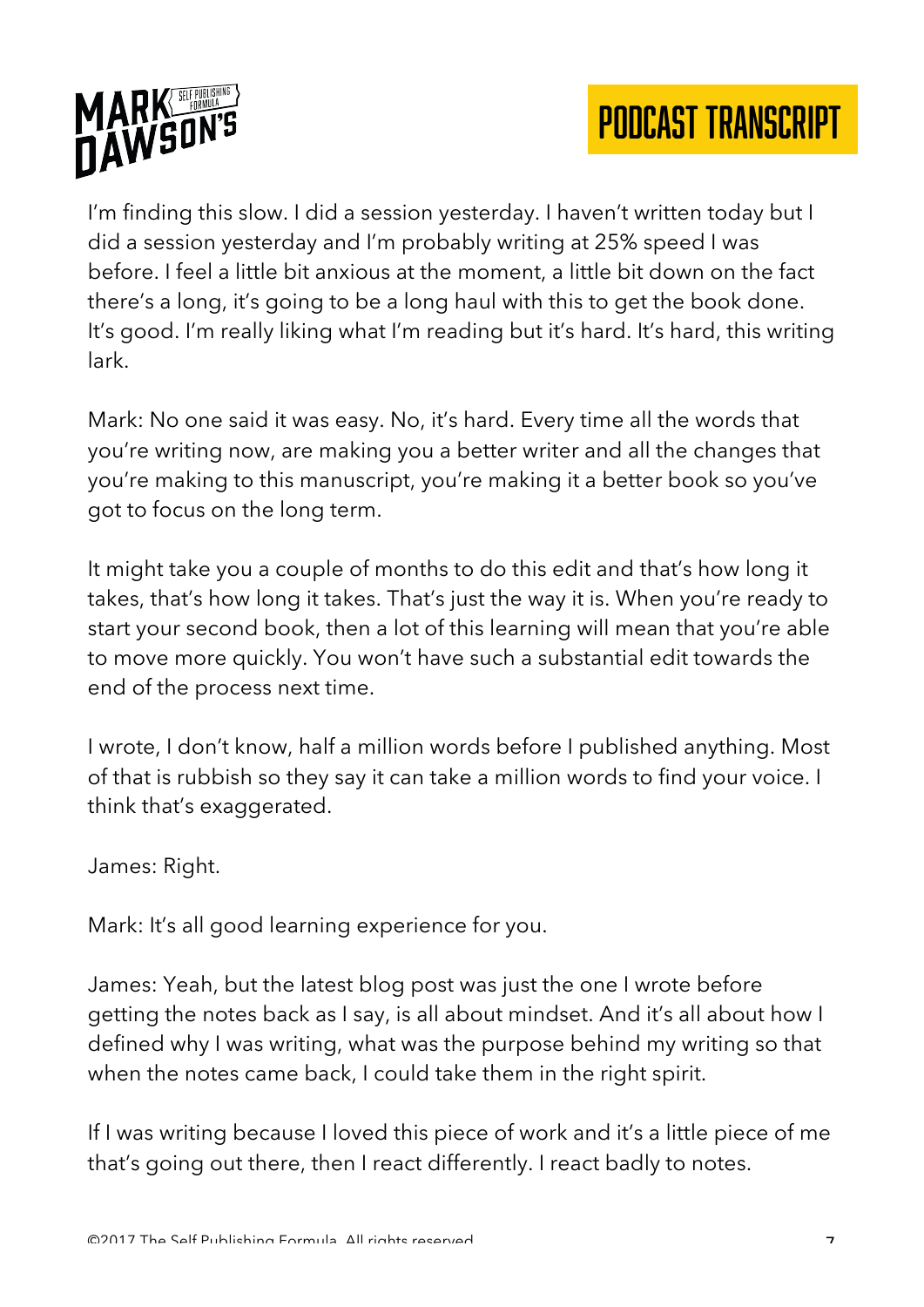

If I'm writing it because I want to be commercially successful and I've got a defined goal in say 18 months, two years of where I want to be, then I look at the notes completely differently and look at them in a much more business-like way, which is of course, exactly where I am.

That was a useful exercise to go through and blogging it was partly helpful for that. I'm now thinking about the way that I write this because I bashed out the story very quickly, bashed it out again very quickly and now rewriting it slowly.

Actually, it's not a bad work flow for me. It's not a bad work flow for me just to start off and write the sort of bare bones 60,000 words of the story and then write the novel after that. Because once I've got the story in my mind, I find it a lot easier to concentrate on describing the scenes and enjoying that. It might not be a bad work flow for me in the future but we'll see. One thing that was really good was that my editor, when she gave me her notes, it would be a good idea if we talked it through on the phone before you start the rewrite, which I absolutely took her up on. We spoke for an hour and she very kindly allowed me to record the conversation for this podcast.

Obviously, I'm listening back to it anyway from a working point of view but we'll package that up somehow for the podcast and I think that will be interesting. Again, particularly for people who've never been through this process, people who are writing their book at the moment, maybe got towards the end of their manuscript and have not employed an editor, don't know where to start with that, to see and hear it, hear the process and what it sounds like, I think will be useful. We'll get that packaged up in the next few weeks.

Mark: Yeah, I look forward to listening to that too.

James: Good. Look, we've got so much work to do if we're going to get this 101 course up and running. It's, I have to say, looking fabulous. I edited a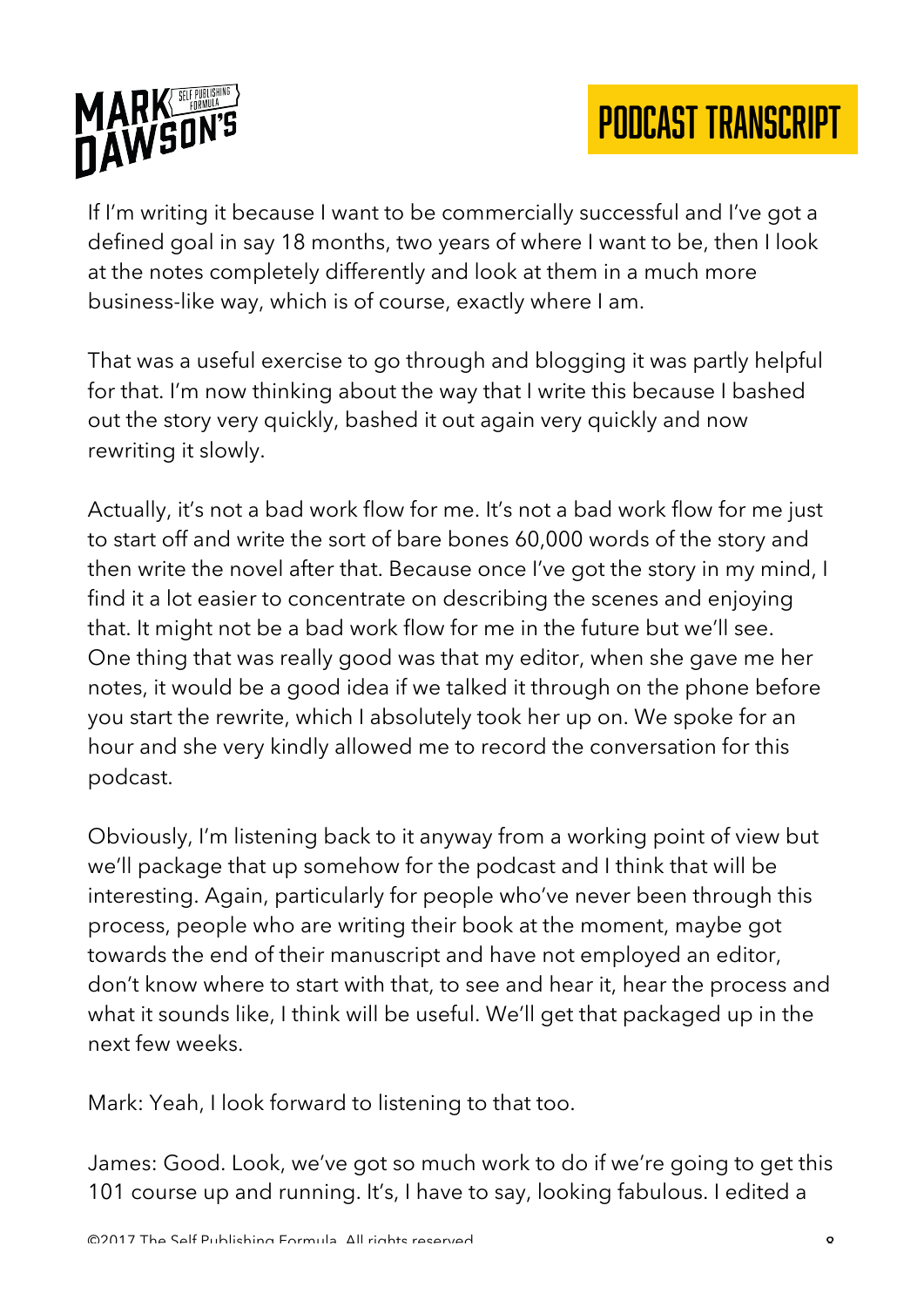

session, little preview here, I edited a session with Brian Cohen a few days ago, which you've introduced, Mark, and it's sensational, particularly that it's completely changed the way that I'm writing copy, just in a couple of days. That's just one of the sessions. It's a really, really good thing. We've got some top quality stuff in there. Not to mention, you. Of course you're in there.

Mark: Yeah, I tag along most of the time. It is good. I'm quite pleased with how it's coming along. We're taking our time but we're not going to rush this. I want it to be as comprehensive as I can and I can't announce anything yet but we could have a contribution from someone very, very impressive indeed. Someone that all of us would want to hear from so we're just trying to kind of dot the i's and cross the t's on that one. We'll hopefully be able to announce that in the next couple of weeks.

James: Yeah and it's good, the way it's coming together. I think we always intended this 101 course – it can't simply be a repository of information, it's got to be a guide, a hand-holding guide of what you need to do, as well as a repository of information.

So there's places you'll go in the course just to learn how to do things, some simple tasks, some quite complicated but the course itself is, we're here with you, these are the steps and this is why you need to do it. Because that's not out there.

You can get all the bits of information but really, you don't know what information you need exactly, at the beginning. I certainly don't and for me, that's how the course is looking and we've got early betas on it now and stuff's coming back and so we're getting some pretty positive messages and helpful comments as well.

Okay, so visibility, getting recognized in this increasingly competitive area and the sort of depressing overall stat on this, I suppose is that the overall number of books is increasing at a faster rate than the number of readers,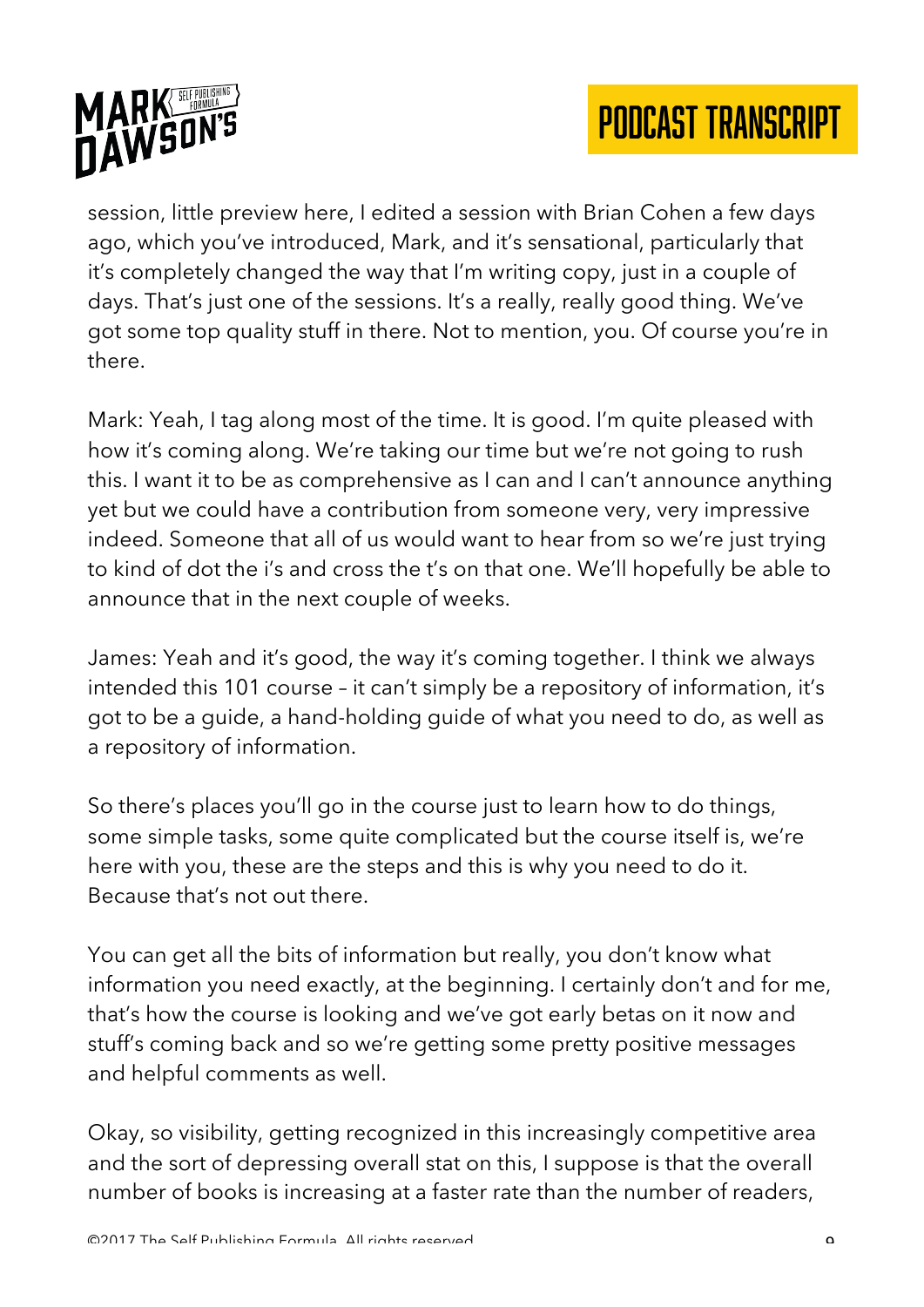

although the number of readers is going up as well, certainly when it comes to ebooks.

We know from the social media audiences that there is a market out there, a sensationally huge market and if you get that marketing right, you get that visibility right, there's hay to be made, to use an English expression. One guy who's been in the thick of it over the years is called Adam Kolczynski. He is in the UK and despite, I think, I guess a Polish-derived name, and Adam has gone from all things really but he sets out his path to where he is today and where he is today is having founded the platform iAuthor.

I've got Adam at the beginning to talk to us about how he got to where he is today.

Adam: I've been fortunate to work at both ends of the publishing spectrum. First, as an indie author, I wrote a book called The Oxford Virus, based loosely on time at uni and later, I founded a self-publishing service provider. That was called Polybius Books and it ran between 2010 and 2013 and it was a specialist branding and editorial service aimed at indie authors right across the anglo-sphere. I had authors from Canada, the States, Australia …

James: Do you mind me just interrupting? What specifically did you do then for an author there?

Adam: I had 6 authors on my books and they retained full rights, full copyrights. My aim was to be very much a facilitator, to help them forge their own visual brand, liaise with cover design, get them through the root and branch editing. Some of it was proofreading, other of it was much more substantive editing and once I published them, I published them under the Polybious Books imprint.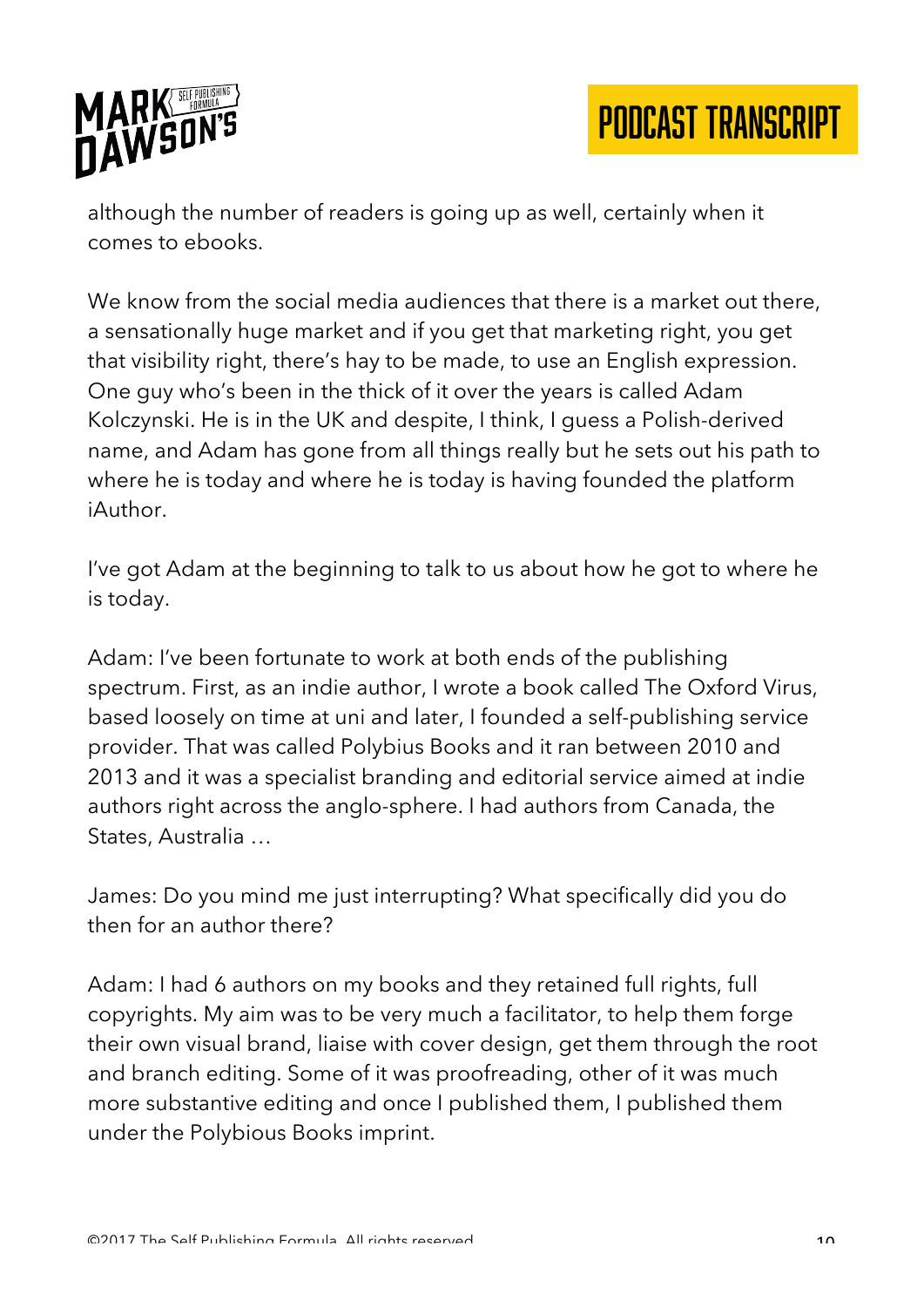

It's round about during this time that I got acquainted with the publishing world at large, particularly publishing world in the post-iPad era. I attended many trade fairs, focus groups, subscribed to literary blogs, as one does. And whenever I spoke to industry insiders, I asked them the same question, what's the biggest challenge facing the publishing industry? What's the Gordian knot of publishing? Almost unanimously the answer was book discoverability.

It's round about this time that I got together my two developers and we wanted to tackle this problem head on and got cracking in mid-2012. First, we ran a closed beta. a closed beta was effectively capped at 250 users. Really, I think this whole discoverability question needs unpacking, needs deconstructing as a concept.

The number of readers is growing arithmetically but number of books is only really increasing exponentially. When you have many more books competing for fewer reader eyeballs, it's so much harder for indie authors to stand out.

I think this discoverability problem is also exacerbated by 1) scarcity of attention. We live in a culture of instant gratification, the I want it and I want it now. I think both mobile and tablet readers are more time squeezed than ever and it's therefore harder for new authors to capture and maintain reader interest.

I think a parallel point is poor user experience when sampling books online. I think existing solutions struggle to capture the whole serendipitous element of browsing a book in a bookshop.

You have obstacles like awkward page navigation, restrictive digital rights management settings, annoying file downloads and all of these collectively deter readers from sampling books online. And unless a reader can try before they buy, the whole impulse purchase doesn't occur and therefore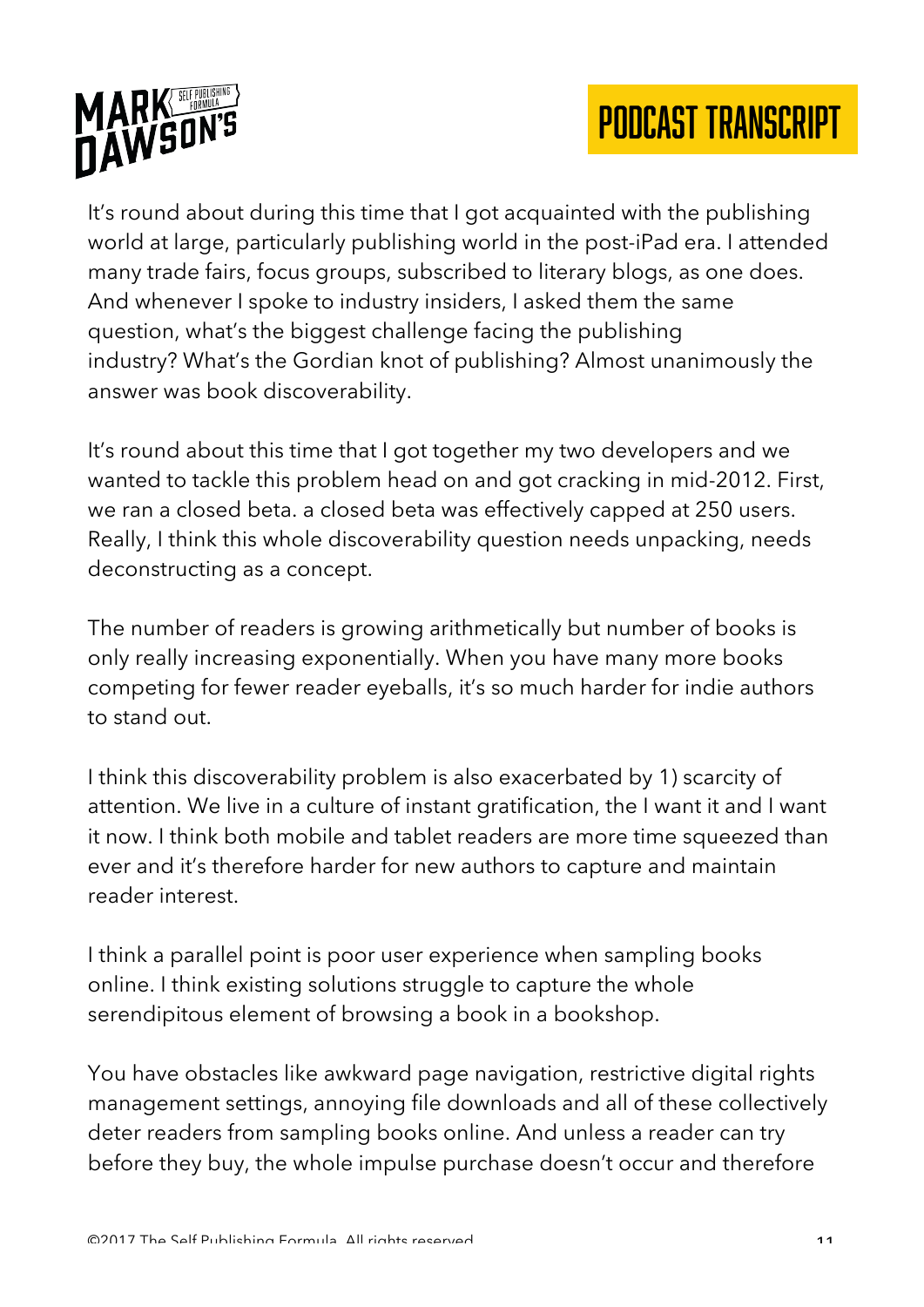

millions of books are left undiscovered. A solution that tackle that problem head on seemed to be the most logical starting point.

James: You defined a problem and congratulations by the way, for getting Gordian knots into your answer because I think that may be the first time we've had that particular metaphor used. You've come hard way through this. You started a business, you've worked at the coal face trying to get authors to commercial success and you've started to really focus down on that key thing which is this visibility and the problems.

How then did you transfer this discovery of the problem into some sort of solution?

Adam: I'm a big believer in the whole lean startup methodology. Eric Reese penned a book called the Lean Startup and it's this concept that products should evolved iteratively. In this case, five iterations.

It's effectively a version of a product and you have customer validation at every milestone. In my case, I launched this closed beta in the tail end of 2012 and because it was capped at a very manageable number of users; 250 to be precise. I was able to pin down exactly what flagship features are users looking at.

Three features emerged from this. I would say probably in the minimum viable product stage that they have since evolved quite substantially. One of these was the importance of wider groupings of books. It's one thing to have books in standard genres but if you can curate then in much, much larger groupings, then you actually have the effect of transcending genre. It's this idea that genre-driven discovery is no longer enough because gaps are left and subtle layers are missed.

If you have groupings like say books written in the first person singular or books that redefine the human condition or cat memoirs written by the owner, I mean the possibilities are endless but all of these are a very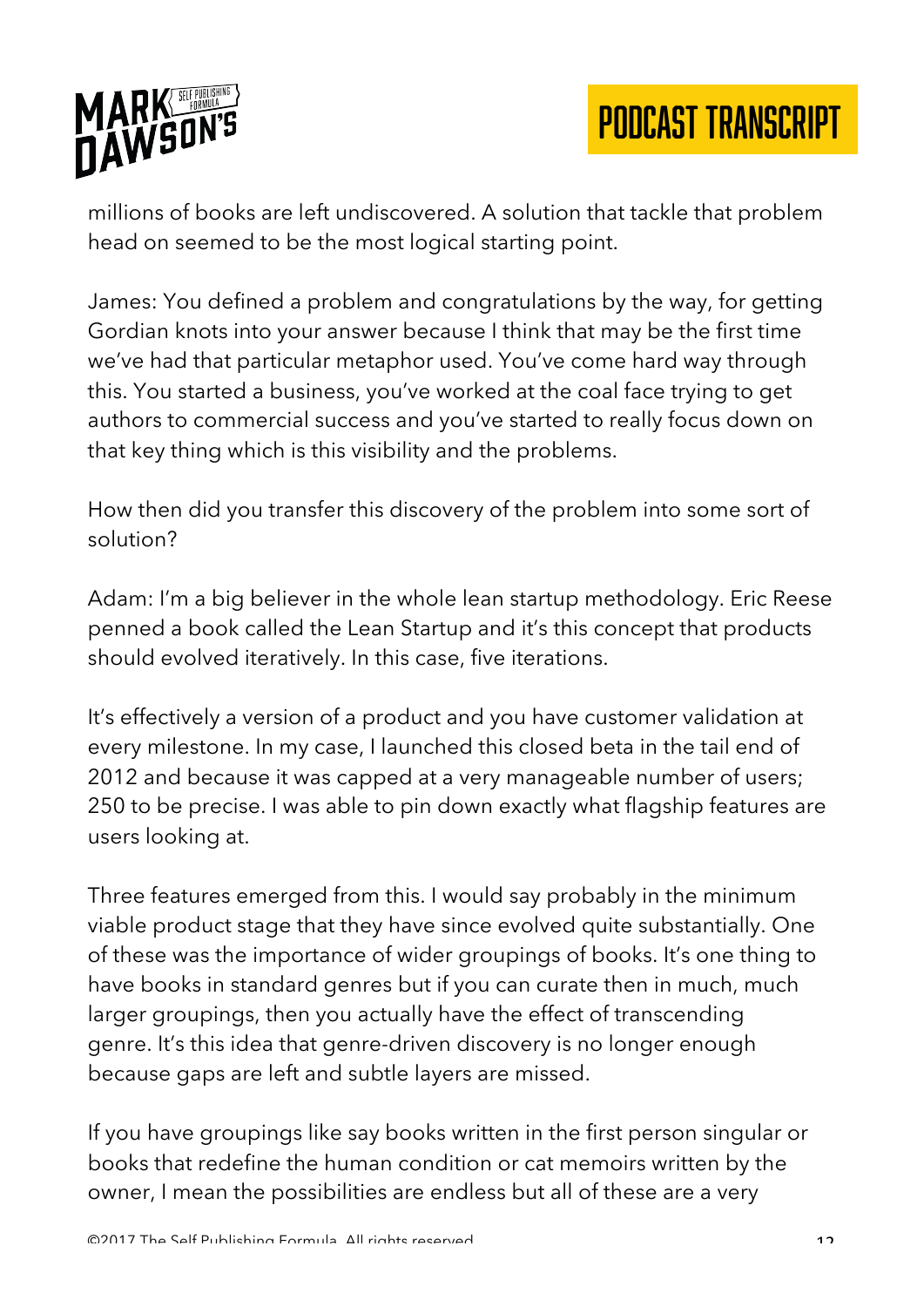

interesting way of a user creating a theme. And then through the power of crowd-sourcing, dragging and dropping existing books on a platform into that theme.

Clearly, for someone who's adding a book to a theme, they're expanding their reach but in a very, very targeted and quite original way. I think that marries the whole serendipitous element of the platform and seeded sorting ensured that most liked and most followed themes remained at the top so this idea of the cream of the crop rises to the top and that kept themes' quality rich. Themes that attract say 20 readers will tend to be less visible but there is also a randomized function which ensures that you keep things absolutely active and fresh.

James: I was going to say, how do you stop the site becoming one specific genre dominated because you get a few romance readers on there. The algorithms then are almost a self-fulfilling thing, it's just going to start promoting only romance after a while.

But you've built something into that to make sure that doesn't happen.

Adam: That's exactly it. There's algorithmic capping, which means that you can't create unlimited themes in a particular sub-genre and if someone's created a theme and there is no content to that theme, the system will automatically delete that theme within three months. This is made very clear.

No content is ever lost, it's always backed up but that means that as a reader, someone who's looking to discover a book and has no interest in whether that book is indie sourced or trade published sourced, they have no time for sparsely populated themes. They want to see what's new on the Rialto, what can I buy today? I think that's a really important element of themes.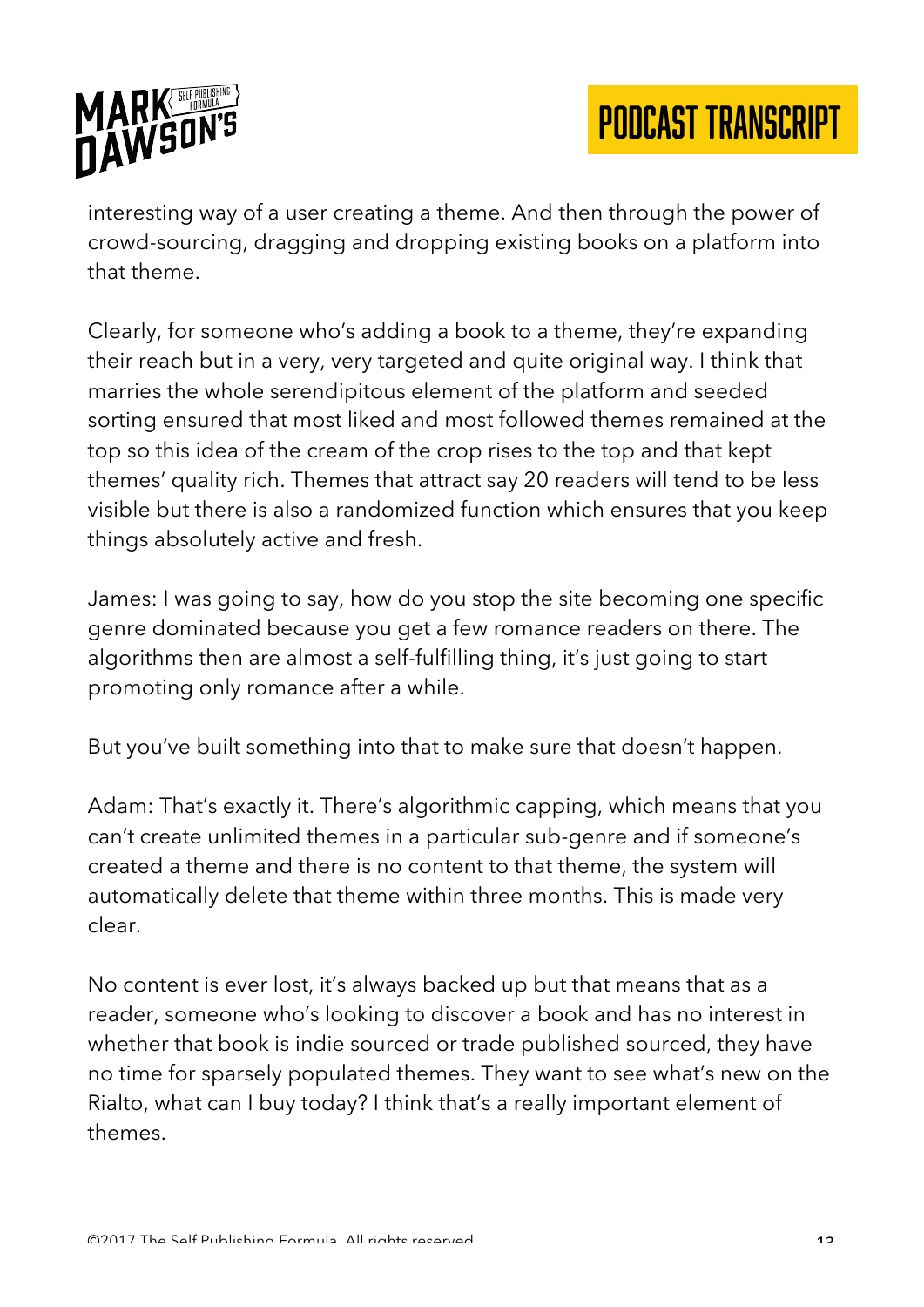

James: You've thought a lot about the reader experience here and that's very important. We're going to come back to that so that people can understand what they're going to get out of this, but just from an author point of view then, going into the system and using iAuthor to get visibility. How does it appear to them?

How do they categorize their book? Because a lot of people do talk about not being able to very easily categorize their book.

Adam: Yes, this is it. This is the difference I suppose between seachability and discoverability.Amazon style metadata will make a book searchable in seconds if the reader already knew of its existence.

But what if they didn't? That's why it's so important to have keywords which capture the essence of a book so one level iAuthor has over 30 genres and there areas and they are indexed at the very point of creating a book profile by the author. Then there is the option to exploit those gaps between genres and upload books to themes. That's how they're categorized.

James: Okay.

Adam: Then a secondary part, once an author has uploaded this book and created either their own theme or dragged and dropped a book into an existing theme, there is the second flag ship feature, which is the book sampling tool.

It's this idea that an author can entice readers by uploading an interactive book sample. That sample's controlled entirely from the author's use of dashboard. The sample is totally browser-centric. There's no annoying file downloads like I was referring to earlier.

It's embedable so using just one line of HTMl code and there's a whole tutorial on my blog about how you can do that. That sample can travel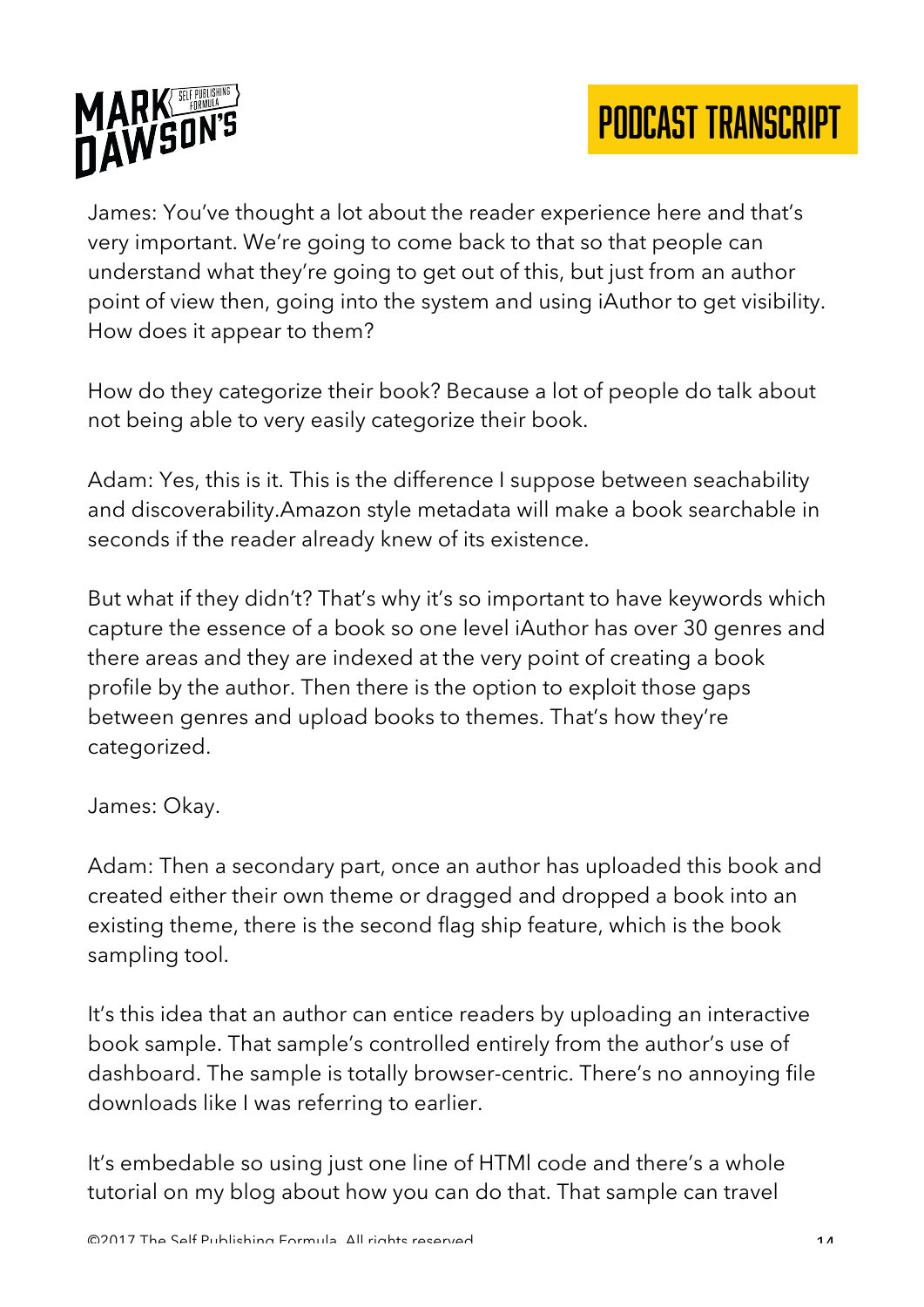

anywhere. It can be embedded into a blog, into a site, and it's also responsive so it's built for mobile and tablet, particularly when 60% of our user base is outside the realms of desktop, that mobile responsivity is an absolute must.

James: That's a very neat feature and it's somewhere between the blurb and the permafree book, isn't it?

Adam: That's right. That's exactly it.

James: You've got this chunk of text that goes well beyond what you'd normally have in an advert and give people a proper idea of whether this is going to be a book for them.

That's a really neat feature, and the fact that you can then stick that on your blog or other people's blogs or anywhere else is great.

Adam: Prominent retail links in the body of the expanded sample are also really useful in driving the impulse purchase. Because you have, for example, WattPad which is a really great place for serialized stories. What isn't there are retail links or direct download links which remunerates the author at the point of purchase.

It's great for focusing on stories in progress but not necessarily published books, whereas iAuthor really tries to attract users with genuine purchase intent. What we've noticed is that the browse, sample, buy discovery funnel, the conversion rate of purchase is really greatly increased ever since we launched the lit sampler, this proprietary book sampling tool and it's evolved quite substantially.

Two years ago, it didn't have all that many formatting features. It was a great repository of content but you couldn't, as an author, underline, italicize, you couldn't indent paragraphs to make it exactly the way the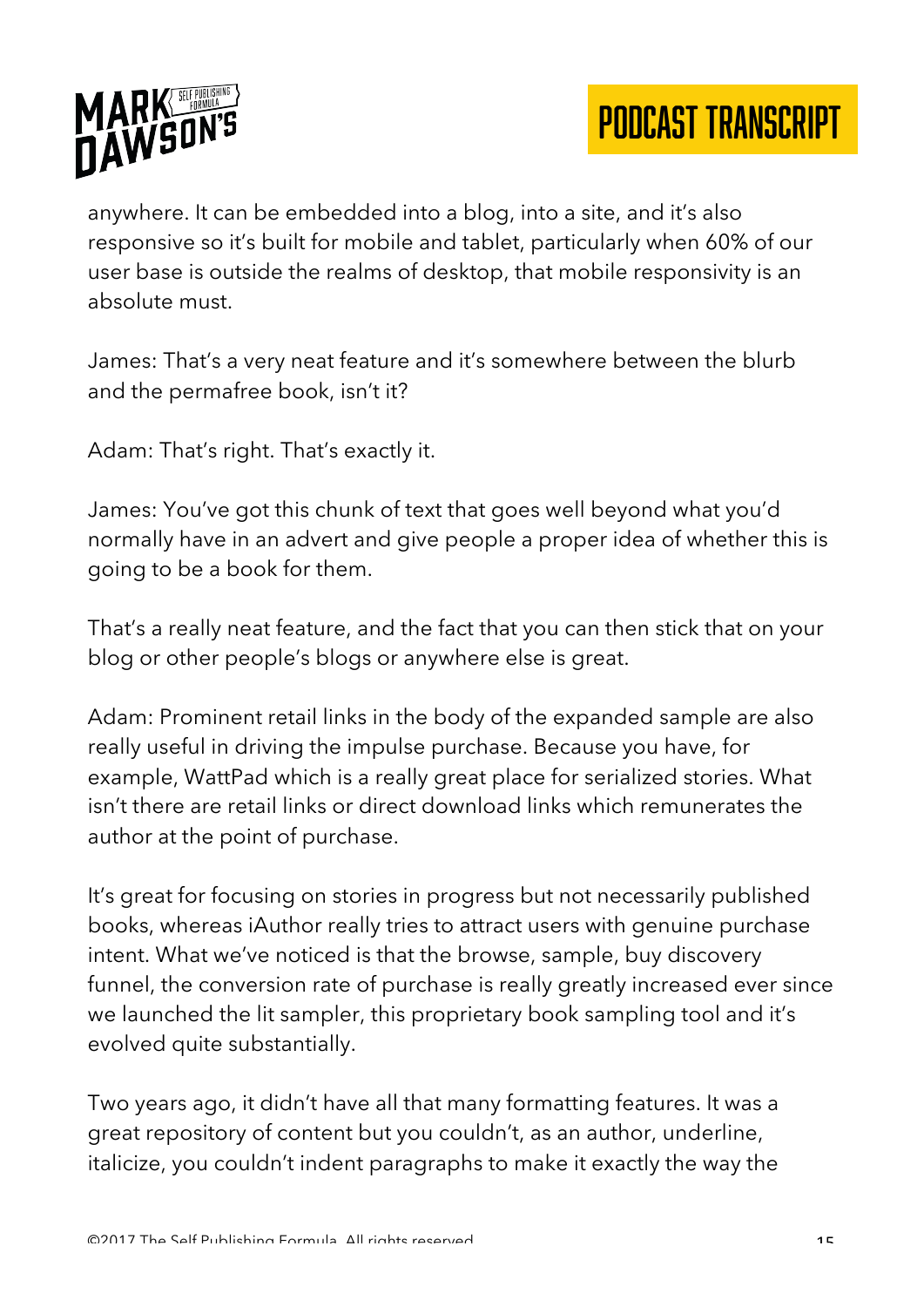

original has and imagery was a difficult one whereas now you've got all of these things as standard and it works on all devices.

I think the other thing is the analytics dashboard. That marries together all the features. What that is is that it measures book performance by total clicks, unique clicks and visitor demographics, empowers authors and publishers to plan more efficient advertising campaigns because there's no longer that reliance on guesswork.

James: Real figures that actually mean something because there's a lot of discussion recently. We've very recently had this admission from Facebook that their metrics when it came to video views weren't all that they should  $he$ 

I think there's going to be over the next couple of years, an increasing focus on the metrics that sites are using but this is an interesting one because you've got some genuine figures there.

Adam: That's right and what's interesting is that there is also an upgraded version of the standard book profile. That's a premium ad called 7-day ads. What this is, is a native ad so it makes the reader who sees the ad both the journey and the destination. It targets readers who are already immersed in the whole iAuthor ecosystem.

It's a little bit like sponsored tweets on Twitter or promoted posts on Facebook and ever since the launch of this premium feature that we've really looked at what sort of return on investments are users seeing. Of the 800 users who've created ads so far, we launched this feature in February of this year, the average ad increases the reach, the number of impressions, four-fold. Their baseline without a promoted profile, is say 10 hits per day. They would look to have 40 hits per day with the ad and the advertising author tends to get a two-fold return on investment within 3 weeks of the advertising campaign ending.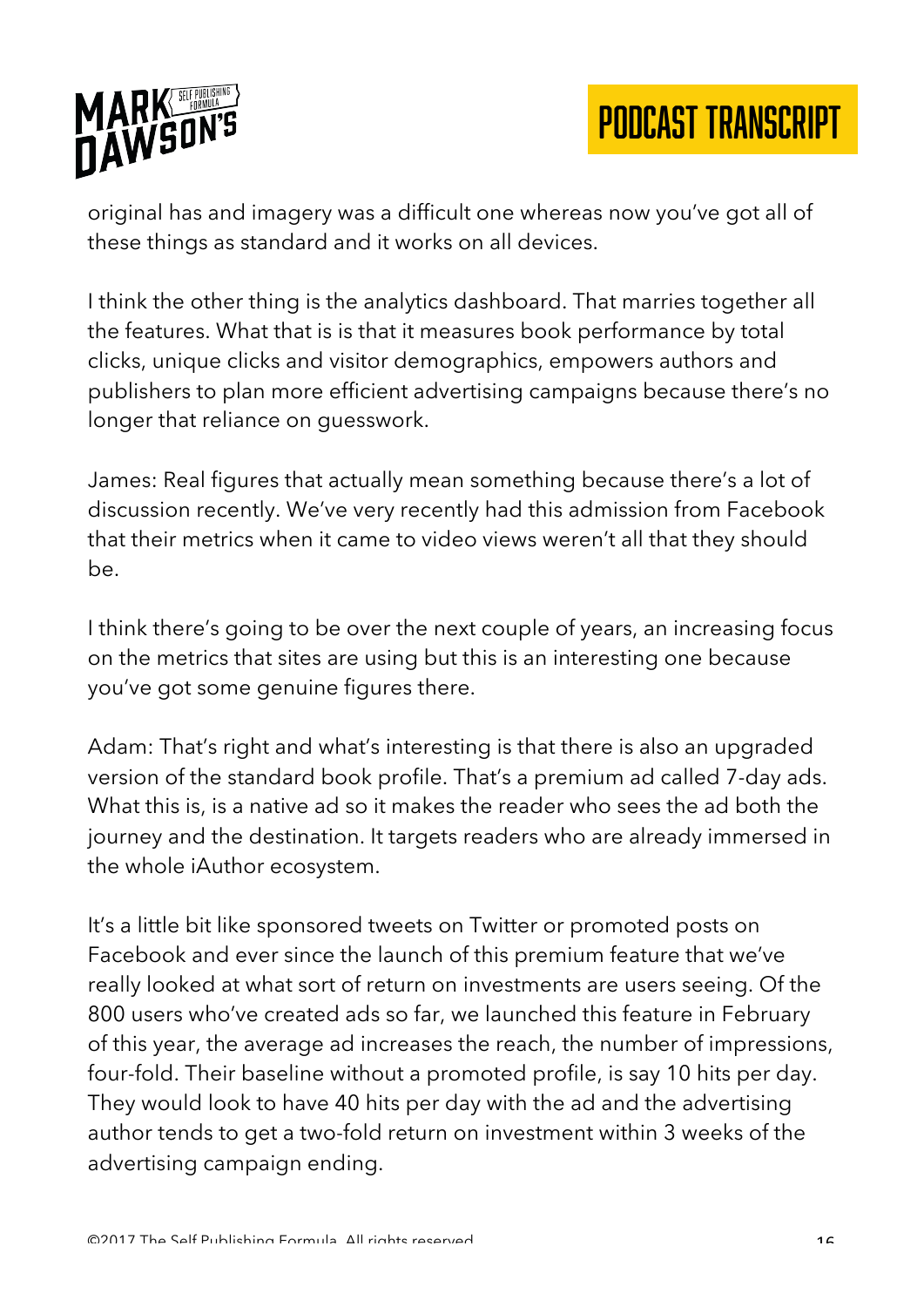

Obviously exact results will depend on several factors like the existing sales baseline, whether subjective factors like the author's book cover, is it genuinely eye-catching and professional? Has the author created a book sample in the body of their advert?

But we can confidently say that that premium feature is hitting the mark. For example, over the last fortnight, 60% of advertisers were repeat advertisers. There's very much this idea that if you have three books, you test the water with one book and then you try another and then another still and so you're cross-promoting your content all the time within very realistic costings. You're not having to cough up 4 or 500 pounds like other premium solutions. This is 9.99 for a week and that's it.

James: Okay, so it's not a per click, per view, per impression system. Do you guarantee the number of impressions it's going to get or does that depend on something else?

Adam: The benchmark we had in mind, we did this based on beta testing and client feedback was that that it's roughly 7 pounds 50 per 1000 impressions was a really reasonable thing to go on and so 9 pounds 99 for a week of advertising normally equates to 1400 to 1800 impressions. That's what we're looking at. And obviously the other thing is the ads are mobile and tablet optimized so there's that certainty that users ads are being seen across all devices, not a situation where you create an ad on desktop and presume it to be self-marketing and then check on your mobile and think, where the hell is my ad? I paid for this. So it's very important that it's a seamless ad experience whatever device you're on.

James: That's a very interesting, slightly different way of doing it. I'm interested to know a couple of things about it.

I also want to talk about your general business model because I think I'm right in saying, up until February when you launched this premium service, this was an entirely free service for readers and authors.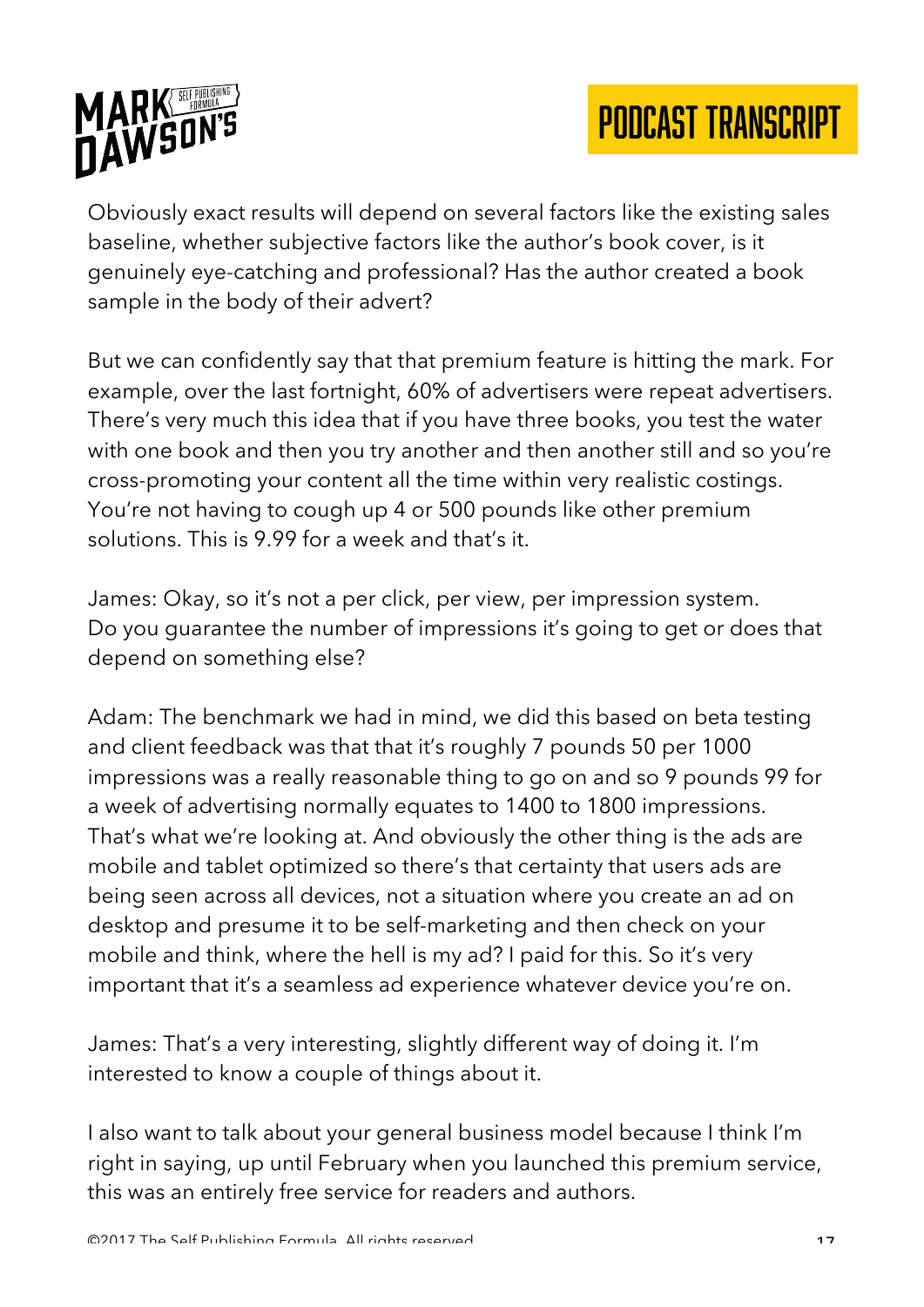

Adam: That's right. I'm a very big believer in giving value up front. Value in that sense builds familiarity of the product. Secondly, I think it also brings trust.

A lot of companies register creative products and in two or three years, they're gone, nowhere to be seen because they never reached that critical mass of users. In iAuthor's case, I'm a bootstrap startup which means in this case, that I haven't sought out investment rounds because I find that waters down the whole idea of creative autonomy. You're no longer answerable to your clients, who in a way are the people who got you there, you've become answerable to other powers, investors, some of who may even be armchair investors. I haven't dabbled in that game at all. I'm the sole shareholder and I've got two developers and I hire them and that's it. In terms of value added, the key thing was once we reached a critical mass of 22,000 registered users and 14,000 of whom are very active, and the combined social media reach of 125,000, it seemed that this was absolutely the time for users who were most active to have a key feature to differentiate them from other free users. That's where one of the elements of the business model became the 7-day ads, the premium feature but the secondary one, which has been running from the very beginning is affiliate links.

An affiliate link is effectively a cookie that's browser-centric and whenever there's a referral from Amazon, from iAuthor to either Amazon or Kobo, iAuthor takes a cut and it's also geo-targeted tagged. So let's say you're a reader and you discover a book in America. You'll be instantly rerouted to Amazon.com whereas if you're a UK-based reader, you'll be forwarded to Amazon.co.uk. That's very important in driving high conversion rates. Otherwise, there's the inconvenience of having to switch marketplace. A lot of people would drop off at that point.

James: There are obviously, if you've already set yourself up as an affiliate and you've got links on your own website, that's an important part of your income is getting those weird and wonderful emails from Amazon telling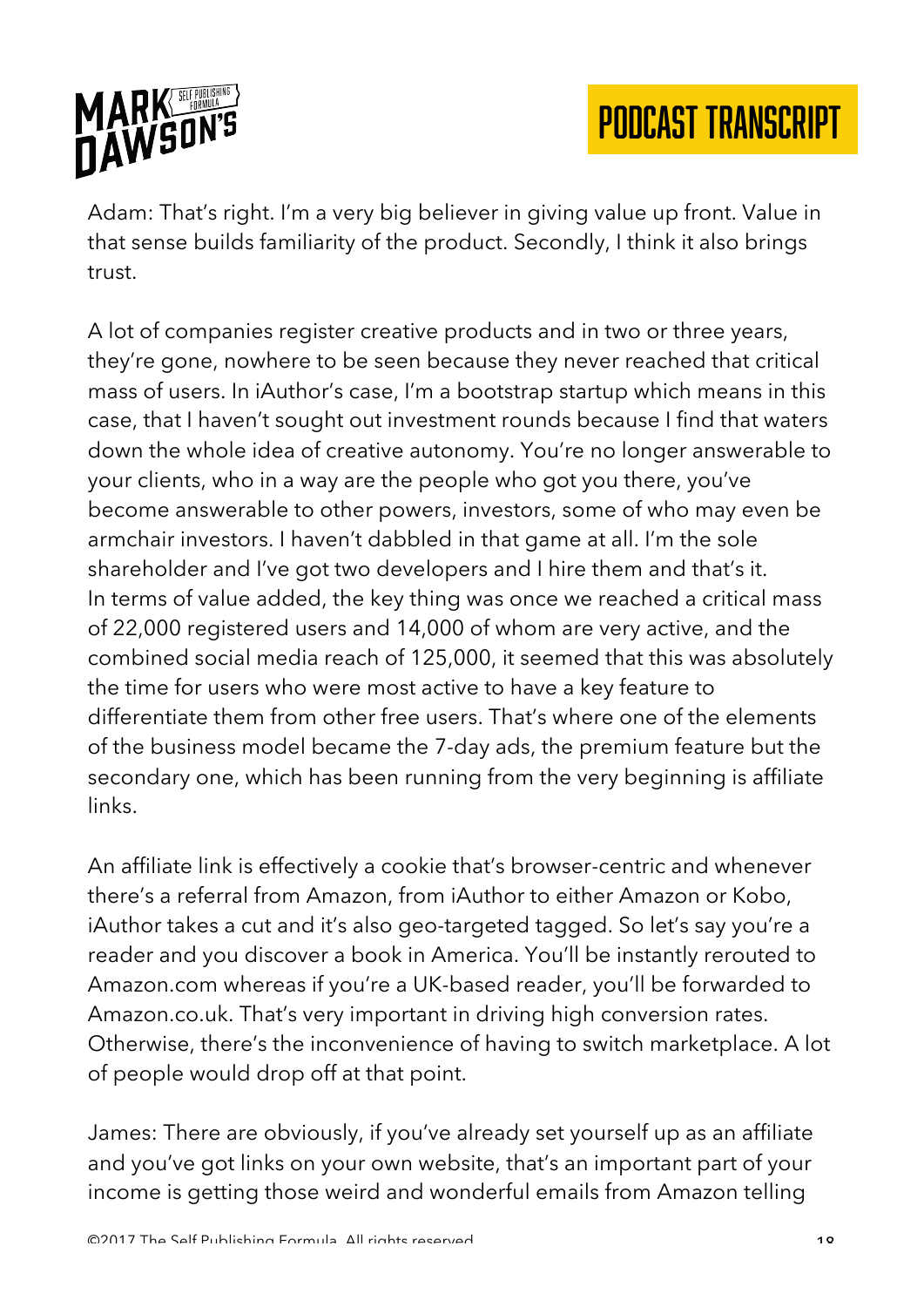

you that the person who bought your book then went on to buy something, occasionally unmentionable.

Adam: That's right.

James: If you're lucky, a Rolex.

Adam: That's it. I'm privy to all this. It's actually quite a laugh, looking at this on a basis and there's obviously the delay. You're obviously told things in real time as royalty, you know, Kindle direct publishing royalty, people will know, there's a 90-day window between the transaction being made and the payment being made but what's really good is that it's both the Amazon Canada, Amazon UK and Amazon US marketplaces that are all providing their own independent data.

So I've got quite a repository of data in knowing not just how many users from each country have joined iAuthor but how many readers and purchasers in each country are there. I've almost got separate demographics for the reader element and a separate for the author element. I think that's very important from an analytics and marketing point of view.

James: Okay, so it's still free for authors to use but there is this option now for the paid advert if you like, to call it that. Just focusing on that for a second, your 9.99, it runs for a week, roughly gives you 1400 impressions. Is there a way of scaling if somebody is getting a great return from that and they want to go all in on this? Can they buy 2 of the same book and get 2,800 impressions or does it not work like that?

Adam: At the moment, very much it's the idea of one book, one advert. My reasoning was very much that you test the water with one ad, see how it goes and the best you can do is keep repeating the ads so within a given month, if you renew the ad four times then you're going to have it running continuously.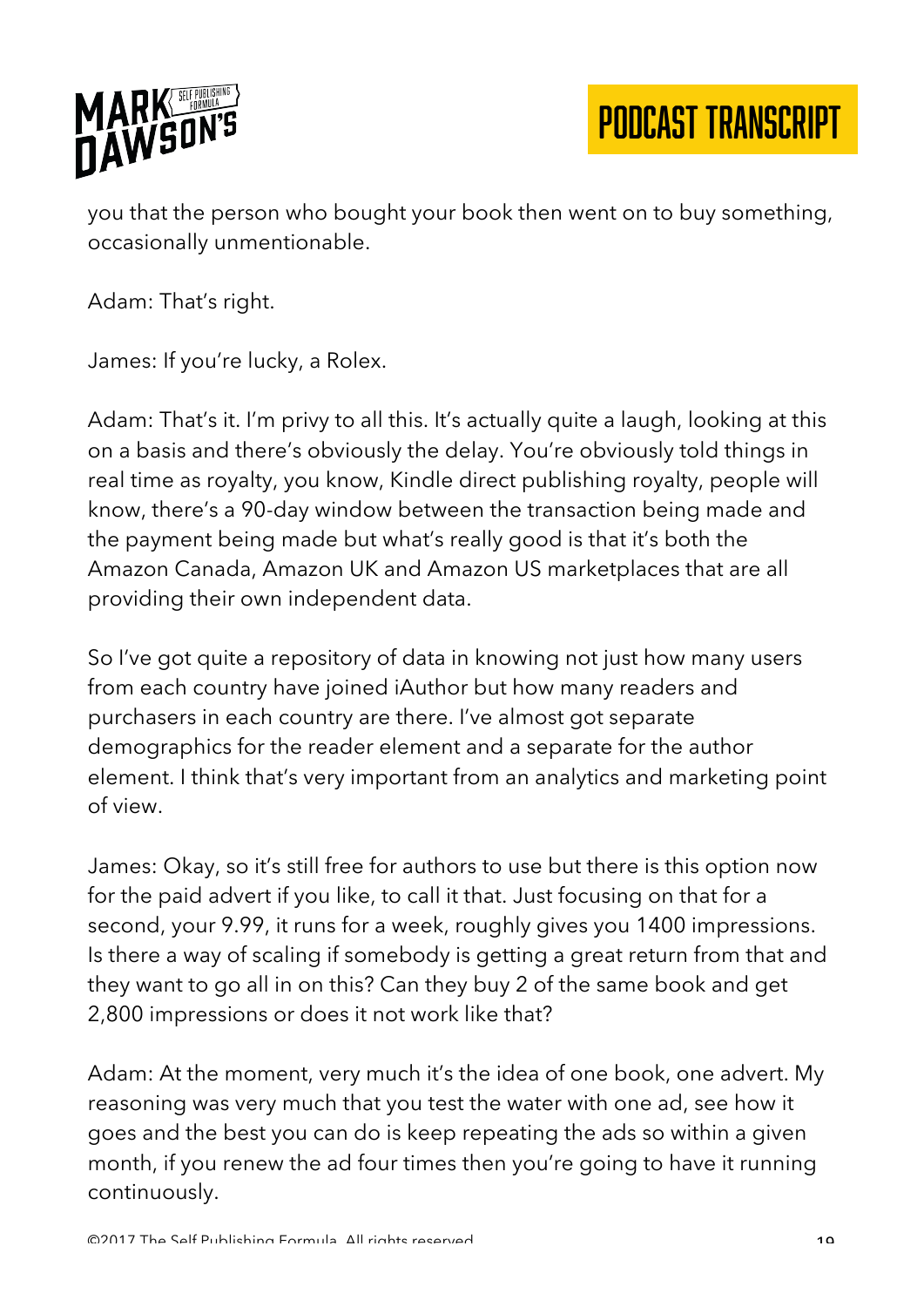



One of the reasons why I made it a 7-day ad is because by running for seven consecutive days, it tallies with the length of a Kindle countdown deal. It's not arbitrarily decided it should be a week. It's this idea that committing to a month in advance is probably not something many indie authors would like but across a two or three day window, you're not going to get enough traction. Seven consecutive days really tallies well with Kindle Direct deals.

James: Yeah. You've had a good take, we talked about 800-odd ads. 60% repeat use so obviously it's working for some people.

Do you know what sort of ROI's people are getting?

Adam: A two-fold return on investment within three weeks of the campaign ending, that's based on a sample of 50 of those 800 users. These are users who are happy, transparent to publishing their results and have no problem.

I'm basically looking at the number of increases in reach and that's data that I myself am privy to because I can look at each individual analytics dashboard and look at the number of hits they were getting in the nonpremium version and then contrast and compare with the ones in the premium version.

James: Obviously we don't want a data breach here but you're the webmaster effectively here so you get to at least look at the data and you can talk about that. That's interesting. I think probably for authors who are starting out, and that's really where I think iAuthor excels, in getting that initial visibility.

You get to a certain point as you talked about earlier, about the sort of critical point for any business, then the certain traction you've got that can work for you but getting to that point is incredibly difficult and getting more competitive all the time.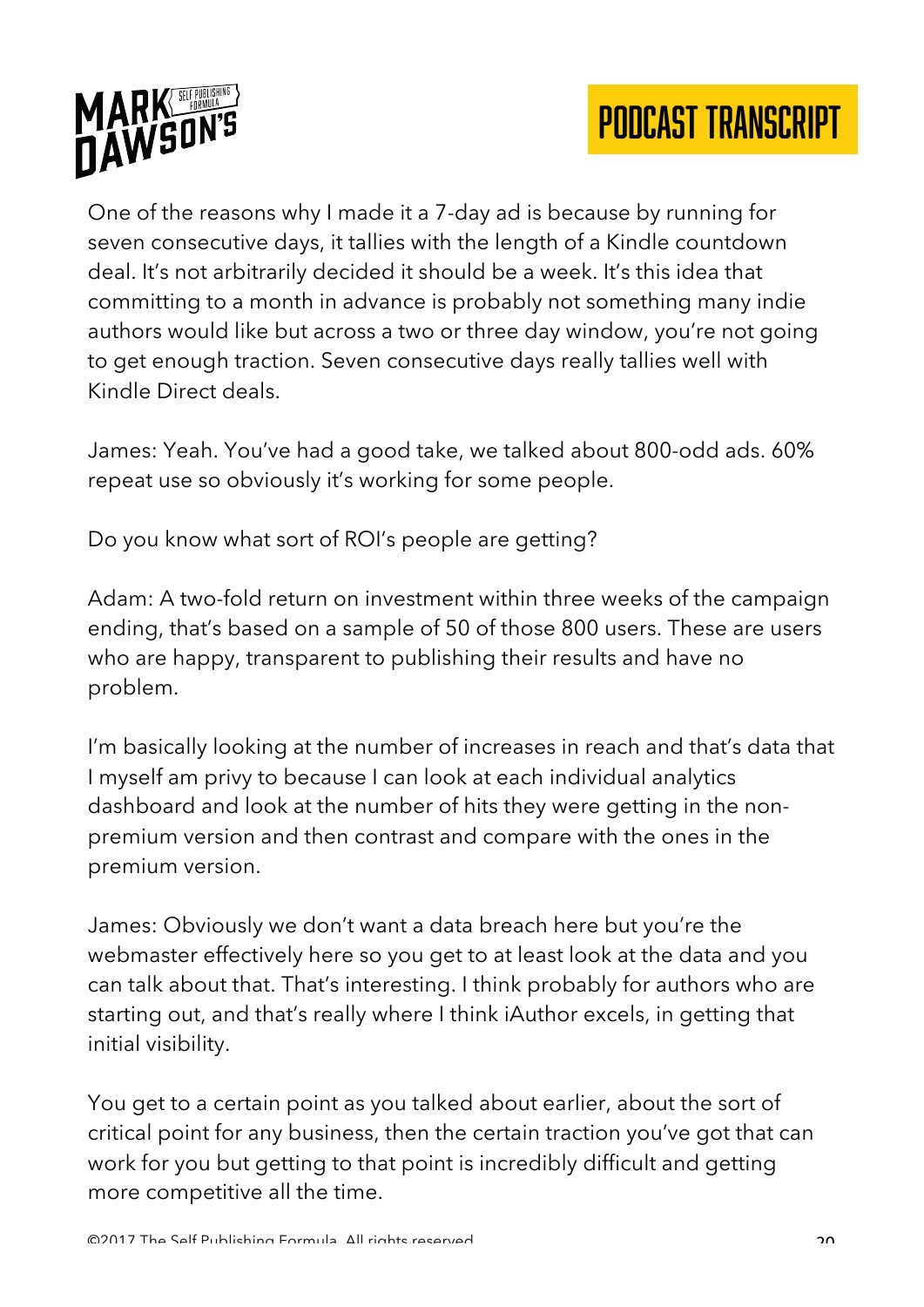

iAuthor is a visibility platform that new authors like me, writing my first book, should be interested in. I guess that's who you're aiming at.

Adam: That's right. 40% of our users are trade published. The other 60% are either indie or hybrid published. I think one of the points with iAuthor is that we made no distinction about routes to market because just as a reader doesn't go into a book shop and look at the copyright page and say, "Aha, it's a Faber and Faber book!"

That's not how people work. They look at how compelling the blurb is, the subliminal influence of how the cover has caught your eye and there is various things like have you seen a billboard, have you seen a review? We're trying to really recreate that experience online and therefore there are no editor's picks. All content is user curated and user generated and route to market is absolutely never a barrier to entry.

James: It's a very visual site. I don't know if that's your background or just because this is what you worked out, as you talked about earlier that as one of the key components of visibility but it's visual in the sense that it's quite beautiful looking, presentation of your books.

I'm interested to know how you work with authors to ensure that remains the case because as you say, it's author-centric in the sense that they generate those images and they generate their own copy, etc.

Adam: I'm a big believer in this idea of forging your own visual brand because that's something that's unique, it's authentic and it's hopefully, consistent. There's this great quote from Fauzia Burke who's a San Diegobased author branding expert. She says, "A personal brand lets you carve out your niche. After all, there is no competition for you." I couldn't agree more.

Personal branding is this process of differentiating yourself from the crowd by identifying your unique value proposition, as it were and then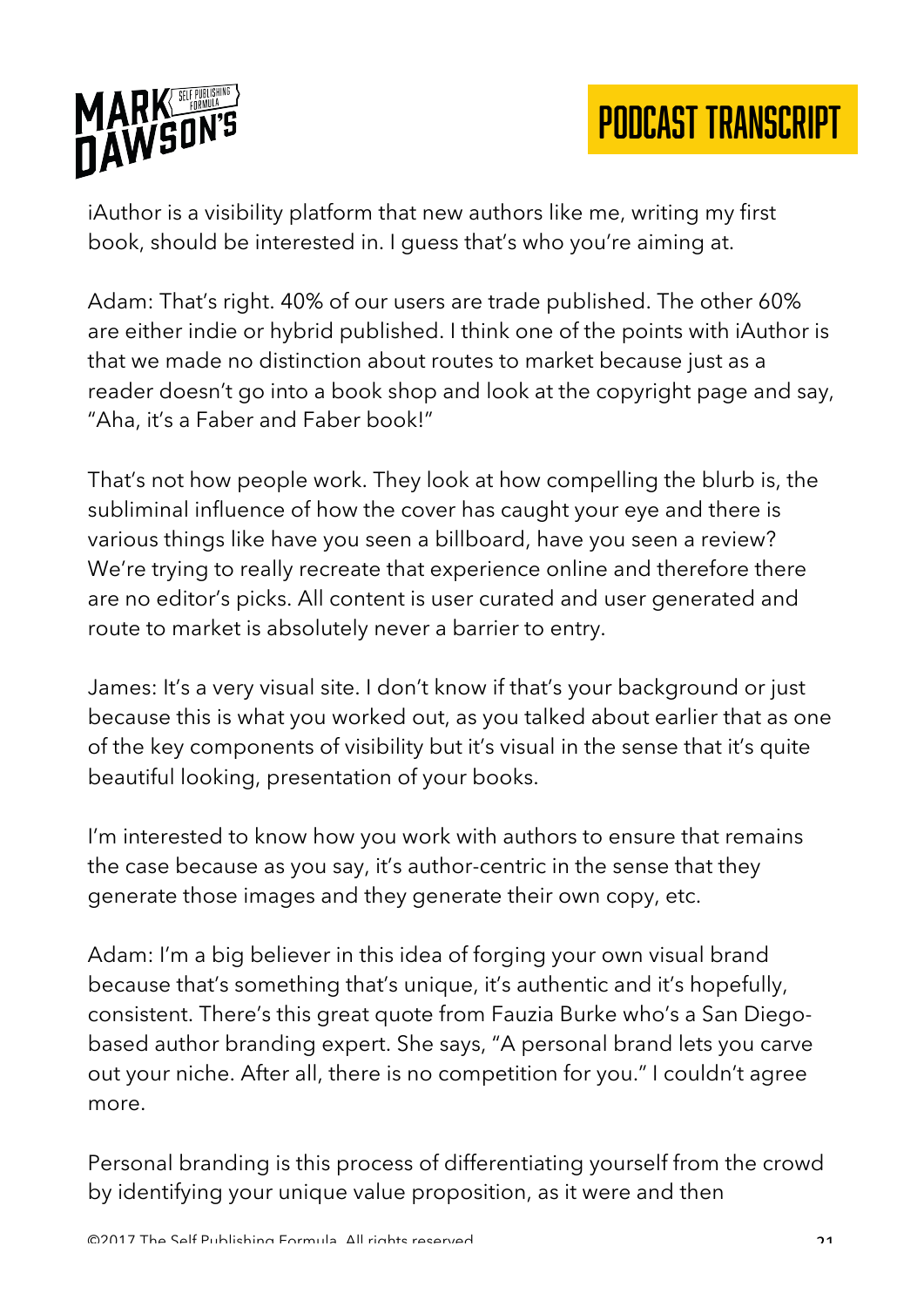

leveraging it across platform with a consistent message and image. It's this image-centricity, it's largely inspired by Pinterest, by Instagram and this importance of combining and condensing as much information as you can into a simple image.

One example would be, you probably noticed when browsing idle through the image slide shows and when you create a book profile, you can use the available image slots to share let's say photos of your book signings or cross promote your other book covers.

And this is really your question, how do you ensure that there is consistency in terms of file type, that it's high res, and that an author is not running into any problems across the board. What I do is I go very much for the idea of … let's say fair policy in terms of every image that fit's the aisle of a template can be accepted but if anything is let's say, low resolution or the wrong file type has been uploaded, I'll go in, I'll correct it and the author will be eternally grateful. Is that scalable across millions of authors? Well, the answer is not within current parameters.

At the moment, to ensure the integrity of the site, and to make sure it's eyecatching for both passing readers as well as active authors, I ensure that manually. I go through everything book by book, checking affiliate links, checking file types.

James: Yeah, as you say, you're a one-man show. You've got 100% of the shares so you have to do all the work, right? Or most of it.

Adam: That's right. What's quite refreshing is that when I do get together with my other two developers, whenever we're working with an iteration, the most recent one was Lit Sample 2.0, the successor to the proprietary ereader that we launched three years ago.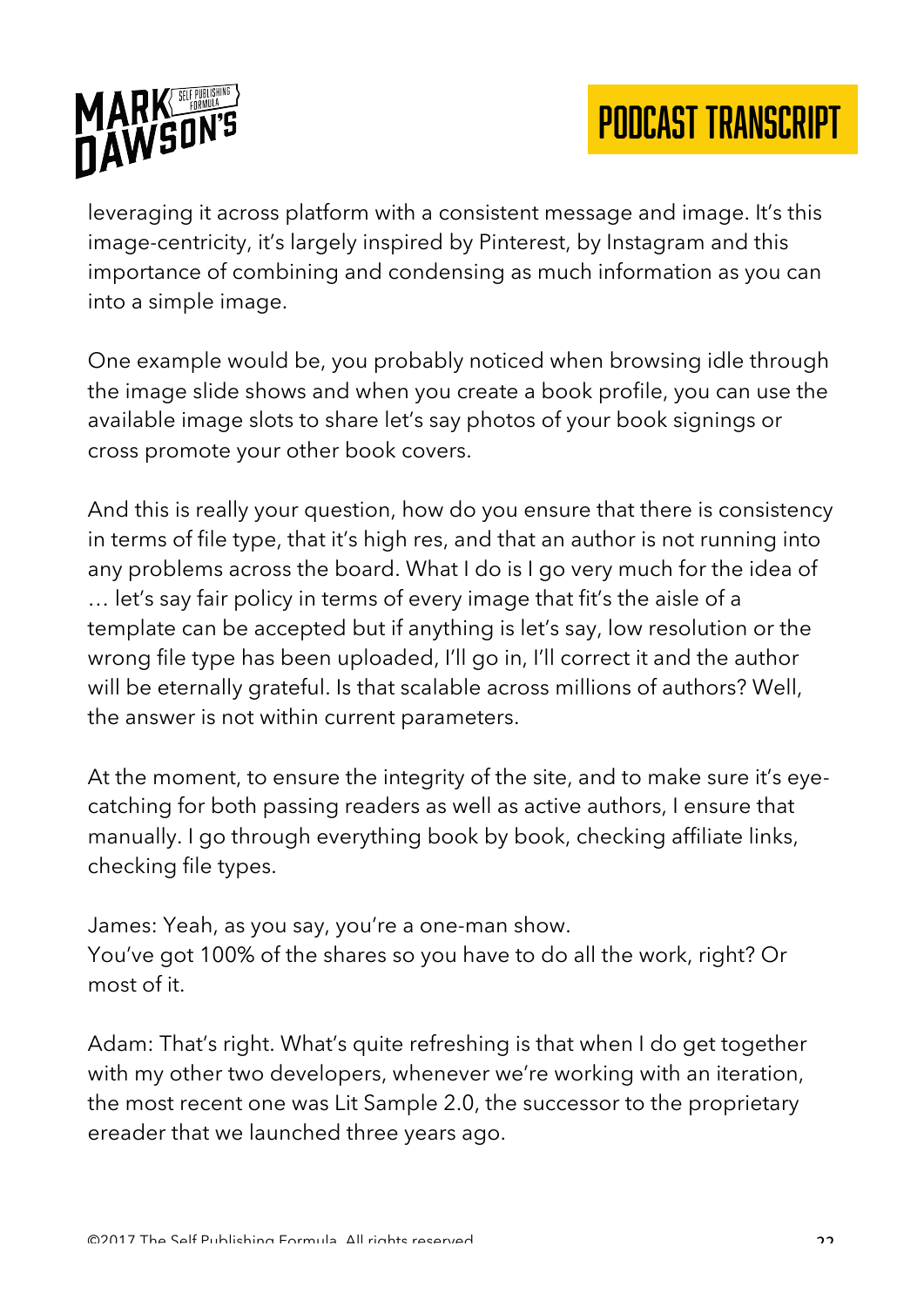

Having the experience of working as a team, as a startup in Kings Cross, that was a flavor of what goes on in Silicon valley and places like that. Apart from that, it's very much a case of working one's own but also recognizing that clients are your brand advocates. They are your forgers of your social graph density.

The links that they create amongst themselves are more than the sum of their parts. To a large extent, they are almost equal partners in the company.

James: I think also what happens is that good looking images, how do you say, image-centric, good looking images inspire other good looking adverts and images. People will spend time on your site looking at some amazing, very well focused covers and what's that going to do to them? Of course it's going to make them want to be a part of that so by creating that in the first place and working hard to make sure that's how it looks, and it does look like that now, I guess there's going to be a certain organic move towards looking good for everyone else.

I've noticed actually, quite a few SPF names, people from our community are using iAuthor. I'm going to pick out one which is James P. Sumner, who's, if people want to go and have a look at his book and just have a look at how the page works and underneath you've got similar, I guess, to the Amazon type of algorithm that you talked about earlier, so you've got what you call serendipitous discovery.

#### Adam: That's right.

James: Which drops out there and funny enough, there's another name who's coming onto our podcast very shortly, Wayne Stinnet. We interviewed him in Florida last week, he is tied in with James Sumner. I have to say, it's very nice to see some very familiar SPF names all over your site. That says to me, because we have a very small crowd, Adam, so that says to me that you're doing something right that's attracting the right people.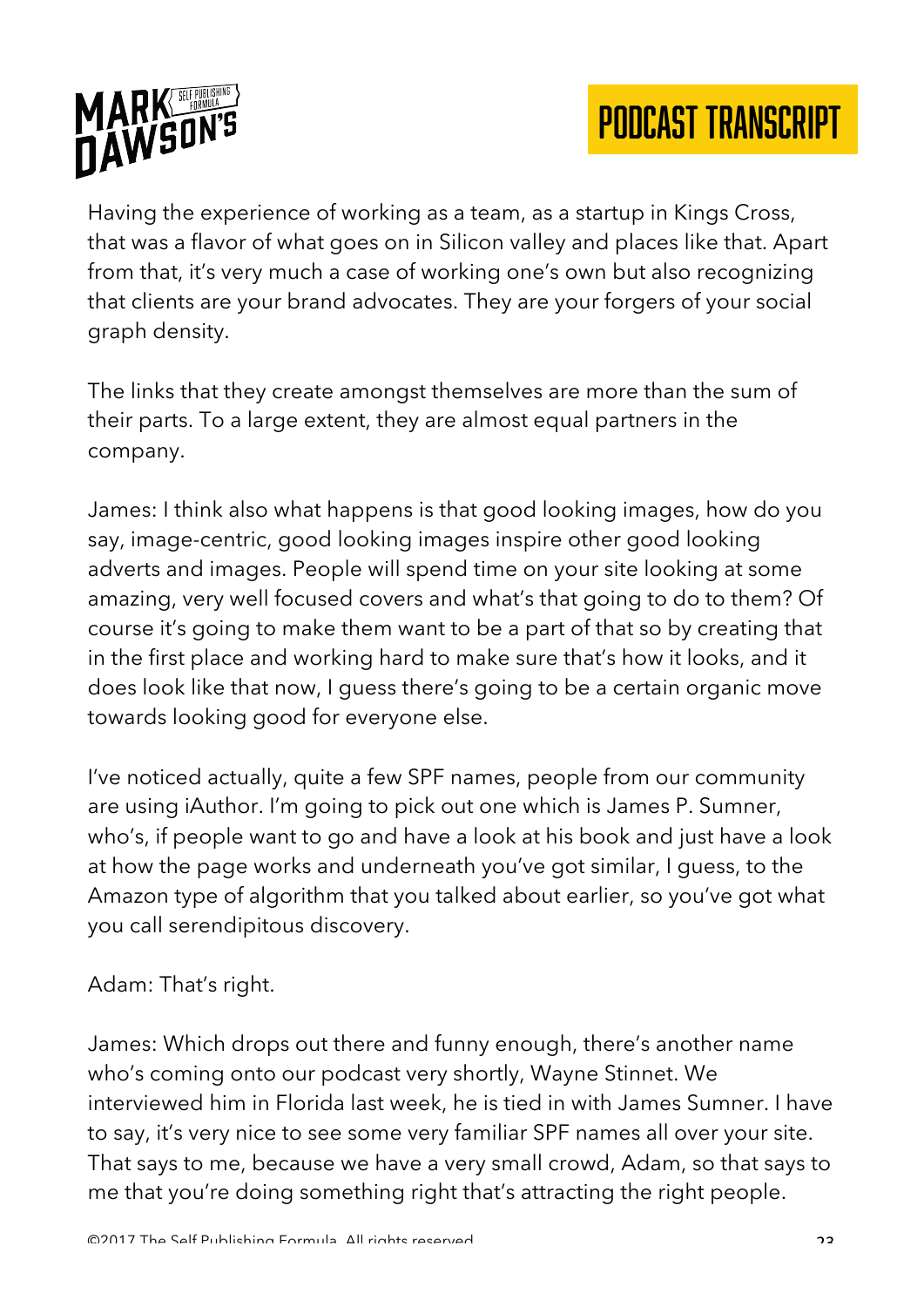

Adam: I totally agree. The idea of quality attracts quality and when it comes to visuals, there could be no better context. But I agree that indie author generally if you think about how the once quick notion of an indie author sharing shelf space with a trade published New York Times best seller, that's now very real and very manifest.

This idea of being discerning, being an authorpreneur first and foremost, of all the portmanteaus of the last 10 years, authorpreneur I think is my personal favorite. It's this idea of people generally who have come through the indie route, always good to see yourself first and foremost as an entrepreneur and if by 2020, an estimated 50% of all ebooks will be self published, as Mark Coker at Smashwords predicted, I actually think it could be more than that.

One of the things is looking at all the competing communities and seeing what community suits your particular medium of delivery. It is an ultimate endorsement of a product to have so many people coming organically or from word of mouth.

It's ironic how even though I've got this premium advertising feature on my site, I've done very little advertising of my own. I've relied very much on word of mouth either through social media or through going through trade events and so and so forth. When you see Self-publishing Formula's podcast listeners already being iAuthor regulars, and for those who aren't, can't wait to welcome them on board. It's great to see.

James: The trad published authors on your site, is this typically an author who's just gone out of their way to do a bit of their own marketing of their own books or is it the trade companies themselves that are putting their books on there?

Adam: It's definitely the former. It's very much the author realizing that this is a discovery site only so rights and royalties don't enter the equation. It's not the in-house marketing team of a large player, it's the authors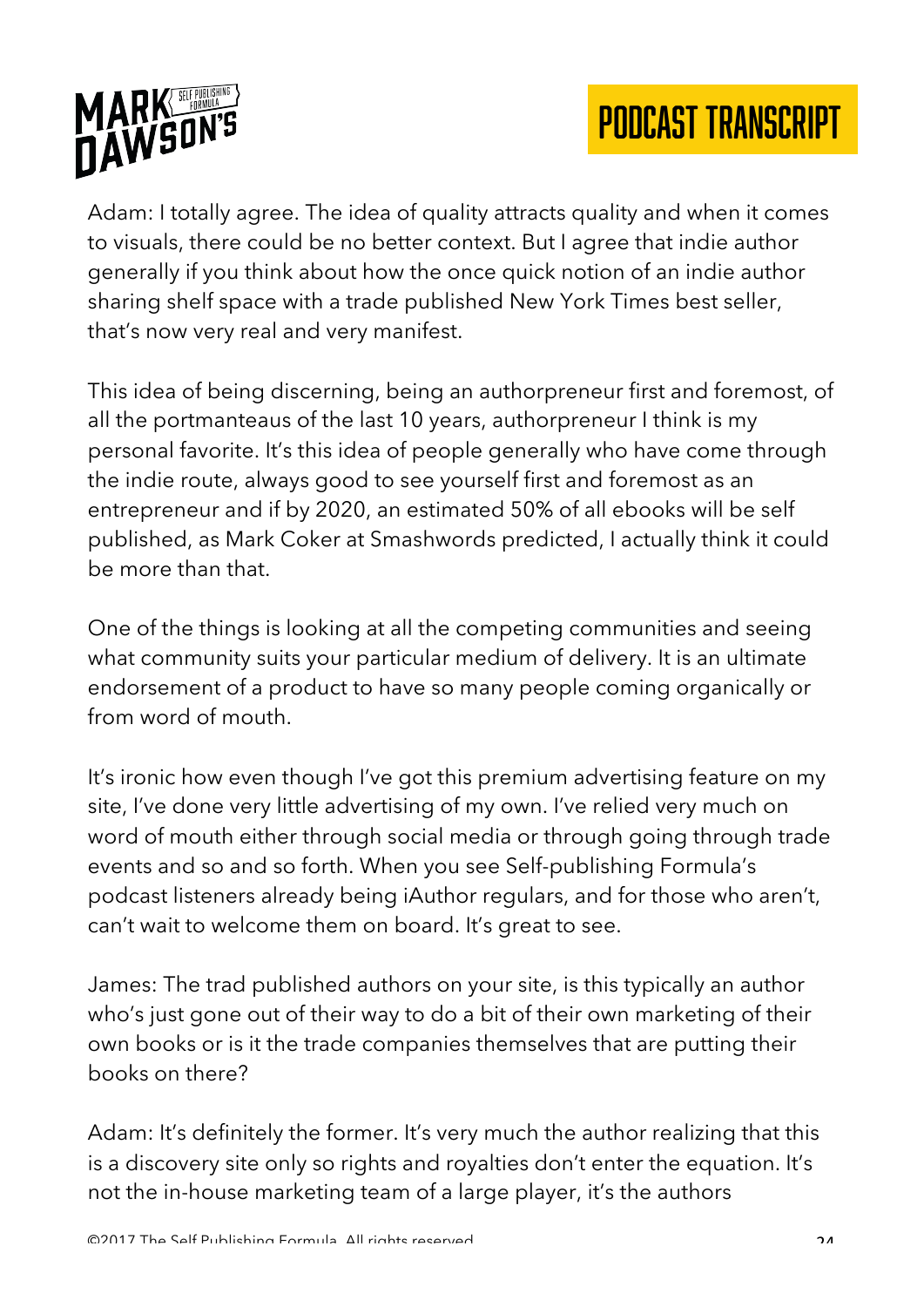

themselves deciding, "Ah, yes, this is a discoverability opportunity. I want to add my own book."

And this is often without bringing their publicist onboard at all but obviously through word of mouth, the publicist will then hear about it from the author and send other authors my way. This is the great thing about the carte blanche that publicists give their authors, knowing that they can't do all the promotion in-house. They do have to almost outsource promotion to the author themselves because it's often the content creator who is most committed to creating or promoting that content.

In many cases, for example, Wendy Corsi Staub, she's a Harper Collins published New York Times best seller. She sold over 4 million copies in the last five years alone. I can't take credit for that, she's already sold them before she came to us, but she went absolutely direct. She's Harper Collins published but her publicists know nothing about this.

James: I love the fact that this is blind to trad or self-publishing. We talked a lot recently about having to get to the point soon, please, where we don't have such a thick dividing line. Because really you're talking about publishing a book and there are different ways of doing that.

When you self publish, to call it that still, you outsource quite a lot of the professional services and when you trad publish, all you're really doing is outsourcing and the way you do the deal is through rights.

For me, I'd like to see traditional publishers working with authors who want to keep their rights and I think that's an absolutely essential part of the way they need to adapt to survive the next 50 years, if not the next five years. Your site is already beautifully placed to work in that environment where there's a much more blurred difference between the two.

Adam: I think that's a really good point. It's this idea that when you do create that total blurring of boundaries between these different categories,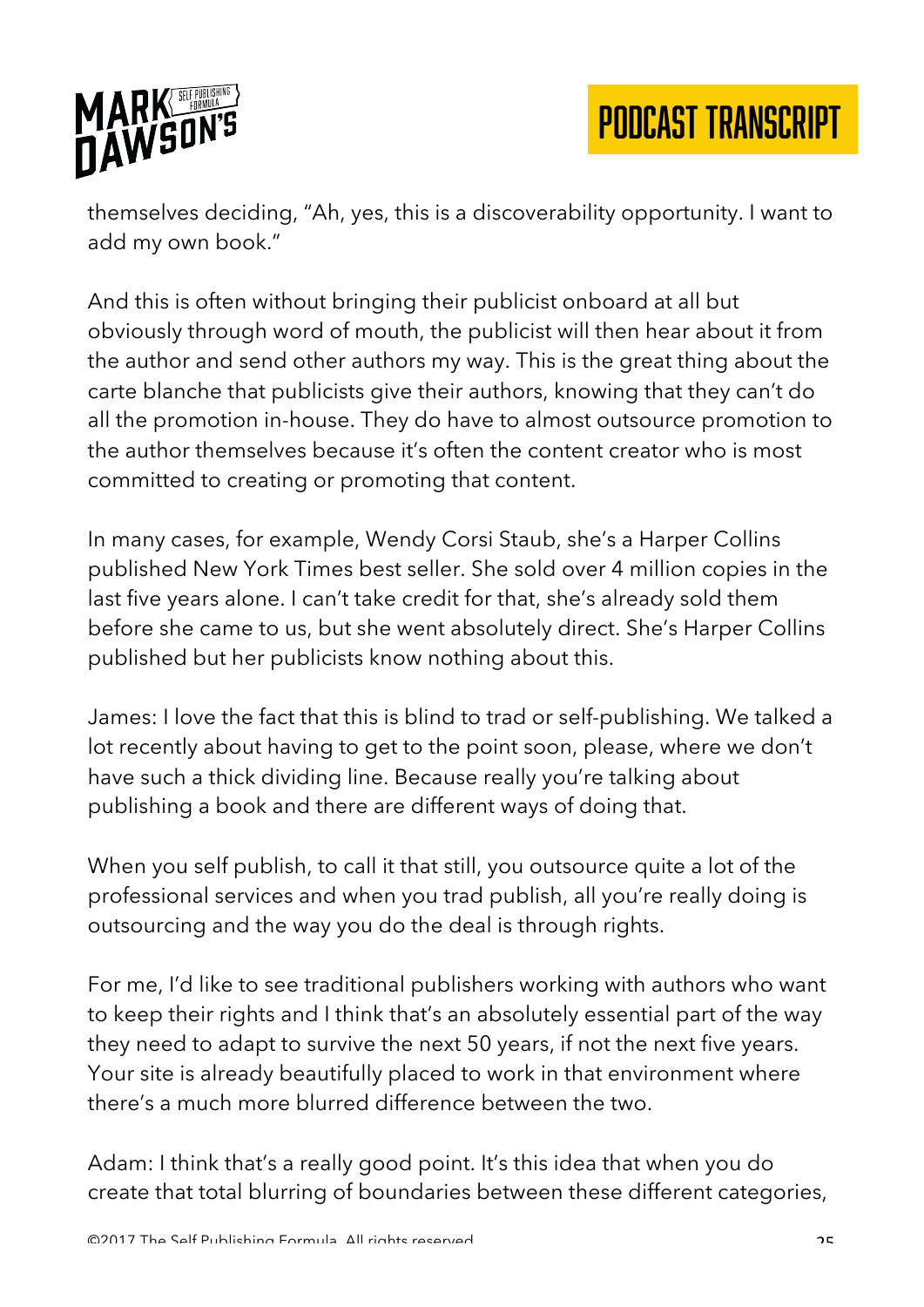

you also open the door to authors who may be traditionally published but then decide to go it alone because they've already garnered a particular author platform.

They then harness and piggy back off the readership that they've developed over many years with their conventional publisher, having honed the skills, having become critical self editors and now are in a position where they can unleash and recreate themselves as indie authors. There's a theme on iAuthor called books by indie authors who used to be trade published or there should also probably also be another theme, the exact reverse, books who used to be indie authors are now being snapped up by trade publishers.

Although the movement the original movement, I think it's more exciting. If you look for example at Mark Dawson's background, if you look at someone like Joanna Penn, there is always that blurring of boundaries in terms of the background.

James: How's it going? You talked earlier about 22,000. Were you talking about 22,000 readers?

Adam: 22,000 registered users, all of which are showing genuine discovery intent, not just gratuitous self promotion.

I purposely don't distinguish between blogger, author, reader. There's a danger of assigning tags. You know, calling yourself an author without calling yourself a reader is a little bit like being a life coach without having lived.

Reading is the creative lifeblood of all these professions and so it's important to see rather how our users interacting with the site and then you can call them reader-focused or author-focused. When people sign up, there is no, "Are you a reader, therefore you need to discover this."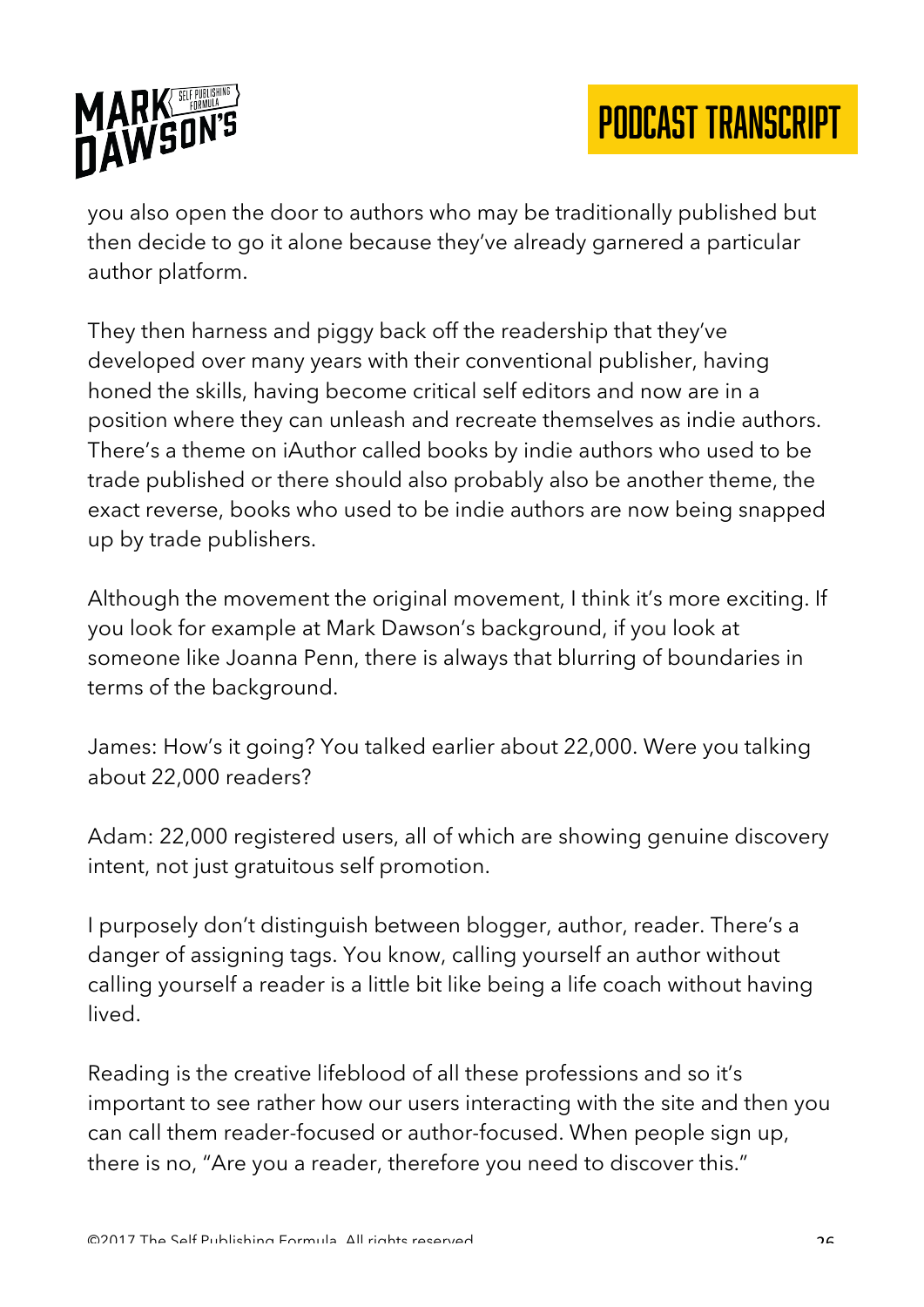



I think that that's the other point. iAuthor provides the clay but it's users who do the molding. There are no prescriptive ways in which one has to use the site. There aren't email newsletters which are sent condensing content. I think Book Bub and so on already do that very very well.

This is serendipitous discovery, I think is when that discovery doesn't come on a daily or weekly basis into your email inbox. There's already enough email fatigue out there. It's encouraging someone to get up in the morning and say, "hmm, what's new on the Rialto? Let me check what new content is on this little site". I think that's really what I was driven by.

James: Okay. Great. Well there are some big names on there and people just starting out so it's a good place to be able to rub shoulders with some of the more established names, if you are starting out. Just to wrap things up and give people some more practical pointers, what position do they need to be in before they can start using iAuthor?

Adam: One of the most important things is knowing that iAuthor is very much based on the post-publication end of the market. So if you have a book in progress and you want to release it as a serialized story, then iAuthor probably wouldn't be your platform for you to showcase your work. Of course join as a reader, join as someone who's commenting and interacting with the literary world at large but if you're an author and you want to showcase your own brand, create a theme, create a book sample, that would be for a book which is already in some online retailer. If it's on Kobo, if it's on Amazon, that's enough of a criteria, it takes enough of that criteria to join but if you're three or four chapters into a book and you're still at the stage of editing, that probably iAuthor isn't quite ready for you but it will be in six, seven month's time.

The most important thing is, once you're already on iAuthor, how do you use it? How do you harness it? There's loads and loads of brand building tips on the blog but if I could reduce it to three. One, I'd say is this idea of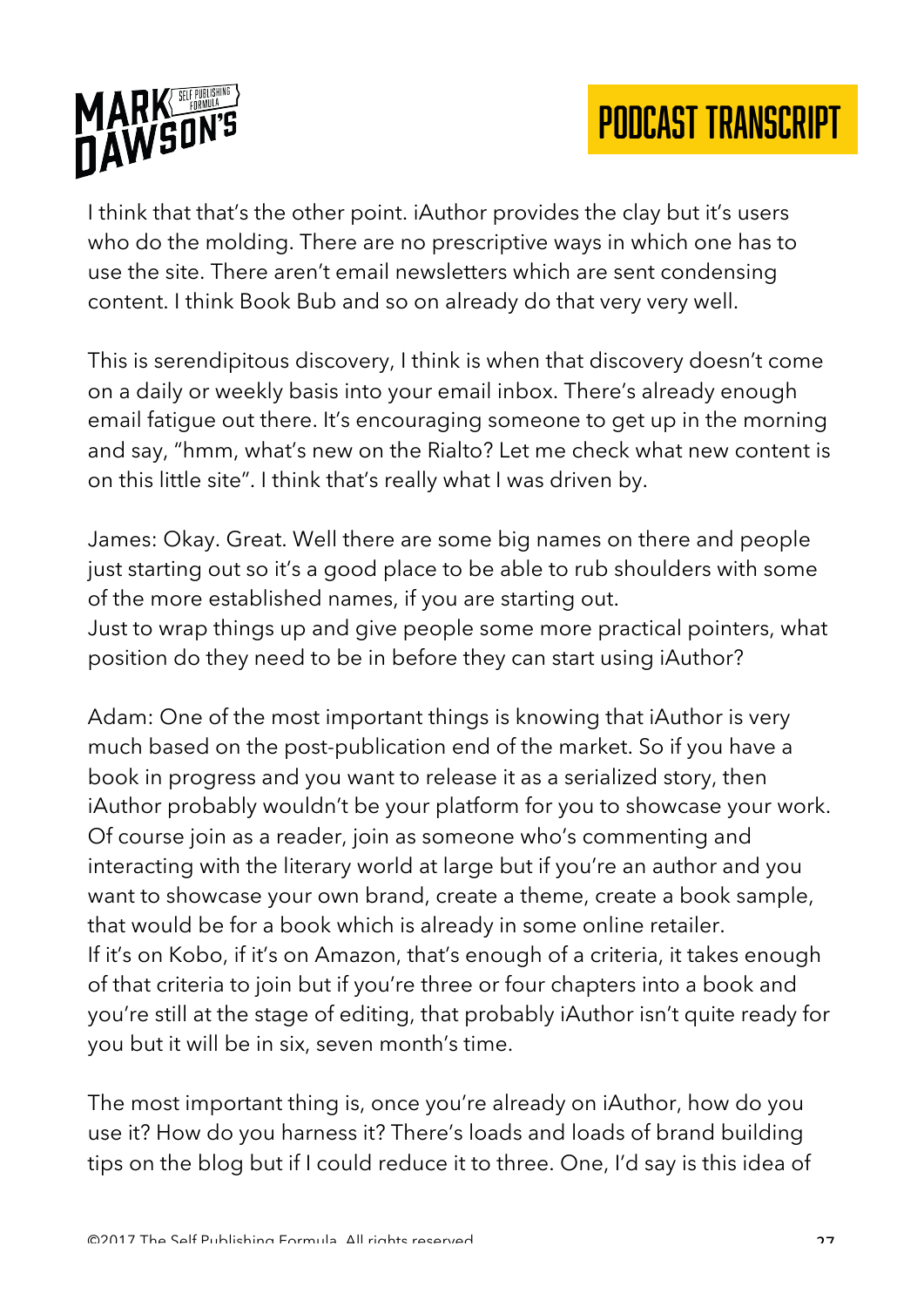

give and you shall receive. By being proactive about following users, you're actually attracting and initiating meaningful engagements.

Very, very often for example, you join a social network like Facebook but you just kept it as a totally dead profile, never logged in, never followed anyone else, it would completely defeat the object. The most successful authors, those whose sales baseline is the highest, are almost invariably those who followed 4, 5, 600 users.

The other thing is thinking like a reader, this idea of showing authentic interest in literature at large and that helps to engender a collective spirit of serendipitous discovery that's greater than the sum of its parts. Not gratuitously promoting content, for example, there's a special offers field within each book. Updating that with regular info about someone's book launch or when their next book is due is fantastic.

But summarizing all their reviews, which are already duplicated elsewhere, like on Amazon or Kobo, is probably a little bit too in your face. The third thing is this importance of harnessing your existing network. If you've stumbled upon compelling content on iAuthor, share it with your social media network because share buttons and bookmarking buttons are included as standard on every book profile, theme, user profile and book sample. All of those four types of profiles are also embedable so they travel as far as your mind can take them.

James: It's an elegant looking site you've created, Adam. You mentioned the blog there. How do people access the blog?

Adam: At the footer of the site, there are a number of social media icons. One of them is next to the Wikipedia icon, there is one which says M. that M stands for medium and that's where the blog is hosted, that's the 3rd party platform which I recommend generally to authors as a blogging platform. It's not so much geared towards creative writing and writing tips at the moment. It's at the moment, more geared toward startup culture and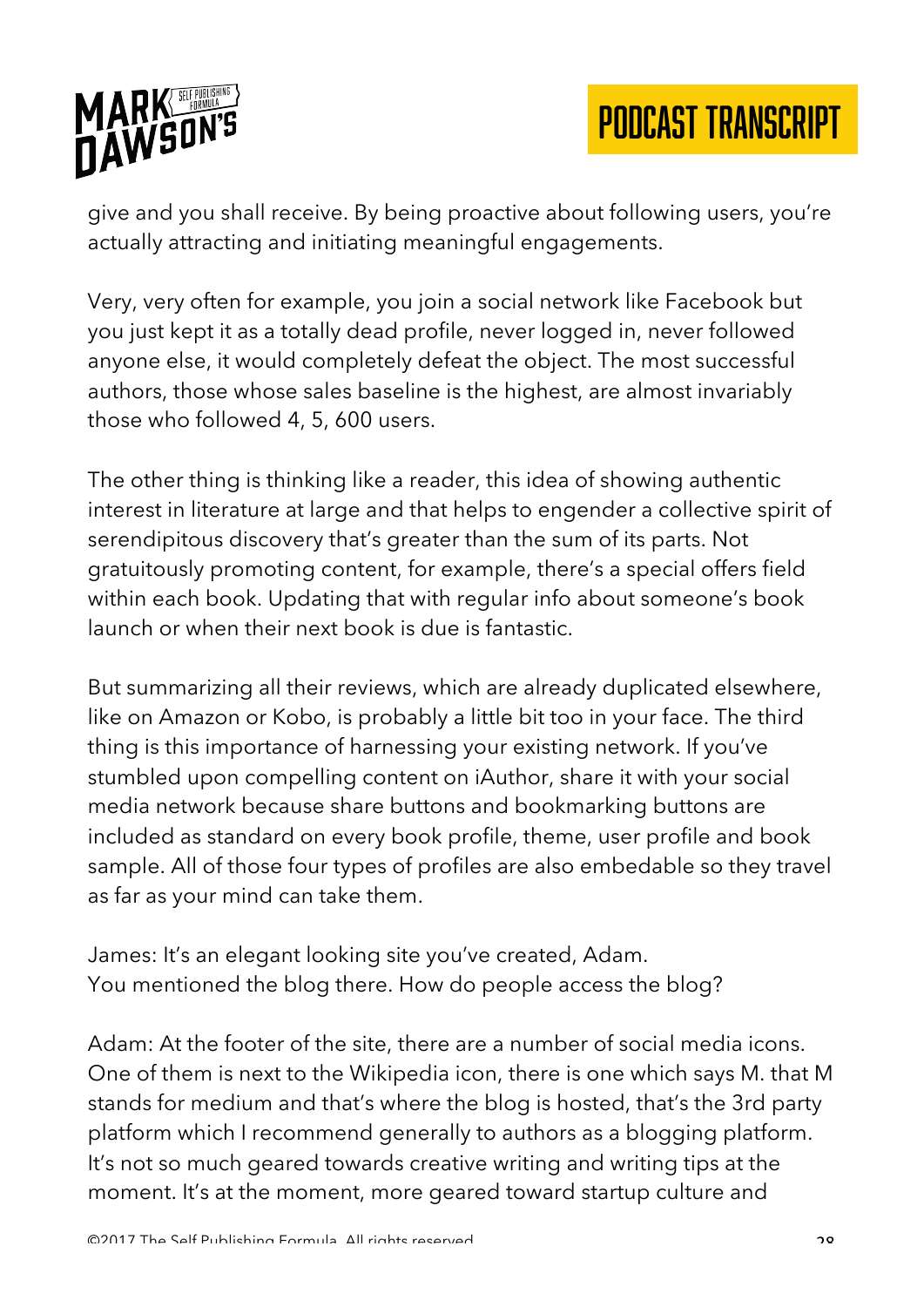

politics and stuff like that. But from a user interface point of view, instead of having my own proprietary blog, I've joined many startups in setting up home on Medium.

That will include brand building tips, how best to use iAuthor, why iAuthor exists, writing prompts to get you going, all that can be found at the iAuthor blog on Medium.

James: That's another elegant and good looking site. You're obviously a visual person. I hope you're sitting there in a dinner suit or something, Adam.

Adam: No, no, no. Track suit and very casual, mate.

James: You're a man with an eye for design, obviously. That's a key part, I think of iAuthor. I tell you what it's good for is just making you feel professional because it looks good and looks good to see your books looking smart alongside some very well established authors as well.

Adam: I think it's really important, this idea of the signal to noise ratio. If you have books which are instead of books taking center stage, you have loads of bloated tool bars, and pop up ads, that detracts from the, not just the number of engagements, the quality of engagements. I think the best user experience is a little bit like a joke, the best jokes don't need to be explained. It's true. The best user experience should be invisible to the user.

Scaling back and realizing that less is more was a very very big part in how we designed our user interface. It wasn't 100% like this at the beginning. As the founder of LinkedIn said, "If your first iteration doesn't make you cringe four years later, there's something wrong with it." Certainly, when I look at other screen shots of iAuthor, it's evolved visually as well as feature wise.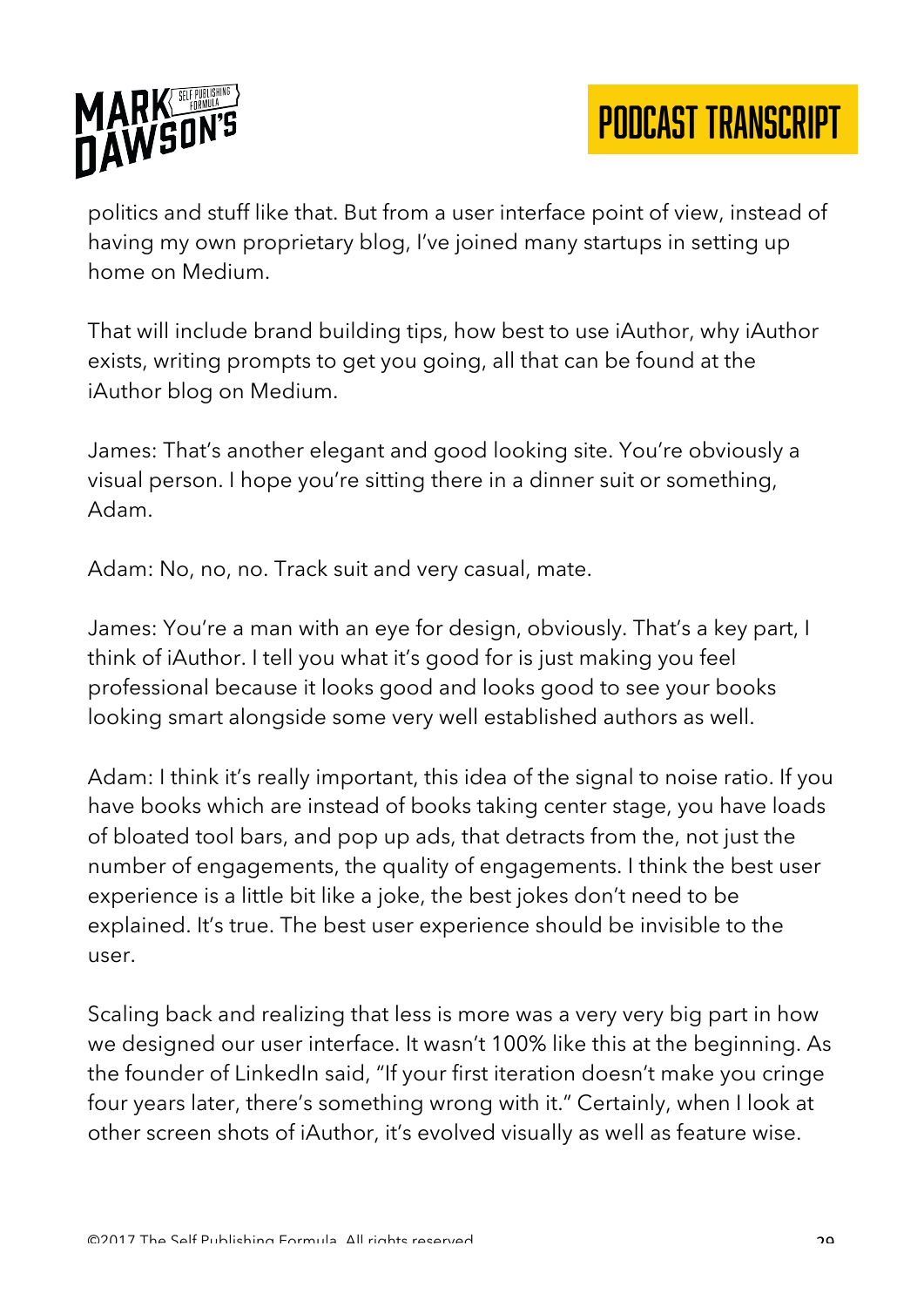

James: Adam Kolczynski. Really interesting talking to Adam. Good talker, he's obviously been in the industry and seen it from all sides and I think he's entrepreneurial, there's no question about that.

Before we talked about iAuthor, we talked about this period where he was doing this publishing house for self-published authors. You and I are always very cynical about the idea of that and interesting that he did move away from it ultimately although I think he was trying to make it different. If you're going to self-publish, you really do need to do the grind yourself. With iAuthor, there's a platform there which can give you a helping hand so definitely worth checking out. I have to say it's a very good looking platform. I think certainly from a reader point of view, beautifully set out and he's an aesthetics guy.

We like aesthetics guys, right? We talked to the Vellum boys didn't we and having delved into Vellum a lot more since we spoke to them. I'm very impressed with the layout and look of that, that bit of software. Just generally speaking, I think there's an exciting world out there of different platforms and different tools and they're well made and well constructed. Not all of them are, some of them are a little bit rough around the edges but I've been delving into Convertkit this week. I have to say, very impressed with Convertkit. It's a different from MailChimp. It's a different philosophy in the way that they do things. For a growing list, if you have more than 3 lists, then I say you need to be seriously looking at InfusionSoft or Convertkit.

When you've got as many lists as we've got, it's frankly foolish that we still are plugging away as we are. I know, it's probably my fault but we need to be porting across and yeah, very impressed with that. It's a golden age, actually in terms of what's available to help you do your job, right?

Mark: Yeah, loads of options out right now. iAuthor on the one hand, to Vellum; all kinds of different places and different services that can help authors get their books out there one way or another.